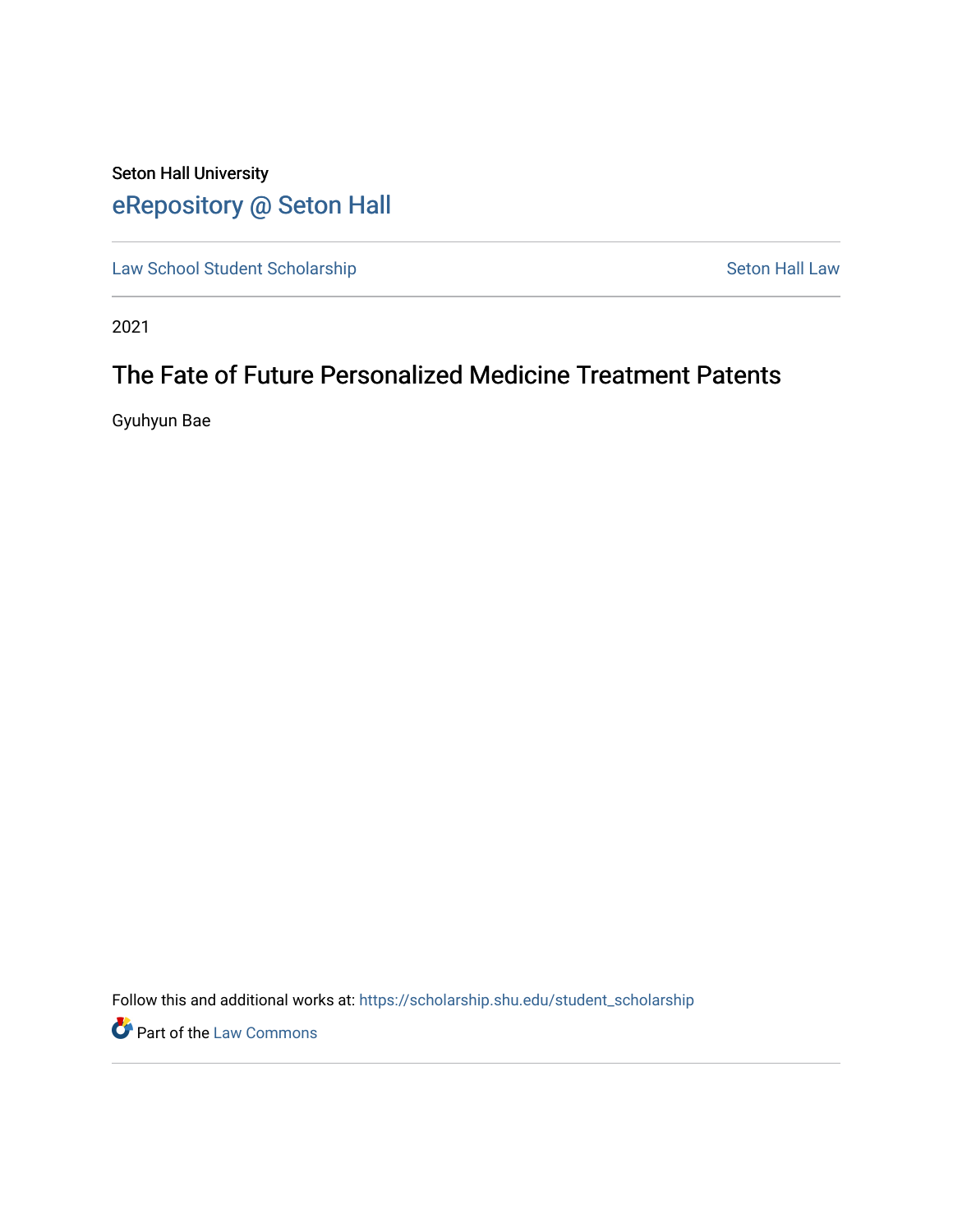#### The Fate of Future Personalized Medicine Treatment Patents

Gyuhyun Bae\*

# I. Introduction

Since the founding of this country, patents have been at the heart of U.S. policy to incentivize and further innovation. <sup>1</sup> The great importance of patents in American society is evident through the Intellectual Property Clause of the Constitution, which recognizes the various rights of patent holders.<sup>2</sup> Under the Constitution, the main purpose of the patent system is "to promote the progress of science and useful arts" by rewarding innovation with a temporary monopoly.<sup>3</sup> Further, after the adoption of the Constitution, Congress passed the first patent statute the following year in 1790.<sup>4</sup> By granting an inventor a limited right of exclusion, patent law provides incentives for inventors to promote the improvement of new technologies, which in turn has a positive impact on our society by providing improved goods, services, and processes, which ultimately drives economic growth. 5

Today, patents remain objects of prestige within our society and are regarded with esteemed status for the continuous growth in the field of technology and life sciences. In 2018, the United States Patent and Trademark Office (USPTO) received almost 650,000 patent applications and issued over 300,000 patents, which puts the U.S tied for second place as the strongest intellectual property regime in the world.<sup>6</sup> However, although the U.S remains a top contributor in the

<sup>4</sup> Ohlhausen, *supra* note 1.

<sup>\*</sup>J.D. Candidate, 2021, Seton Hall University School of Law; Pharm.D., 2018, Rutgers University.

<sup>1</sup> Maureen K. Ohlhausen, *The Case for a Strong Patent System*, Federal Trade Commission (2016).

<sup>2</sup> U.S. CONST. art. 1. §8, cl.8.

<sup>3</sup> *Id.*

<sup>5</sup> Rebecca Lindhorst, Note, *Two-Stepping Through Alice's Wasteland of Patent-Eligible Subject Matter: Why The Supreme Court Should Replace The Mayo/Alice Test*, 69 CASE W. RES. 731, 732 (2019).

<sup>6</sup> Eileen McDermott, *IBM Tops Patent Charts (Again) with 9,100 U.S. Patents in 2018,* IPWATCHDOG (Jan. 19, 2019), https://www.ipwatchdog.com/2019/01/09/ibm-tops-patent-charts-9100-us-patents-2018/id=104889/.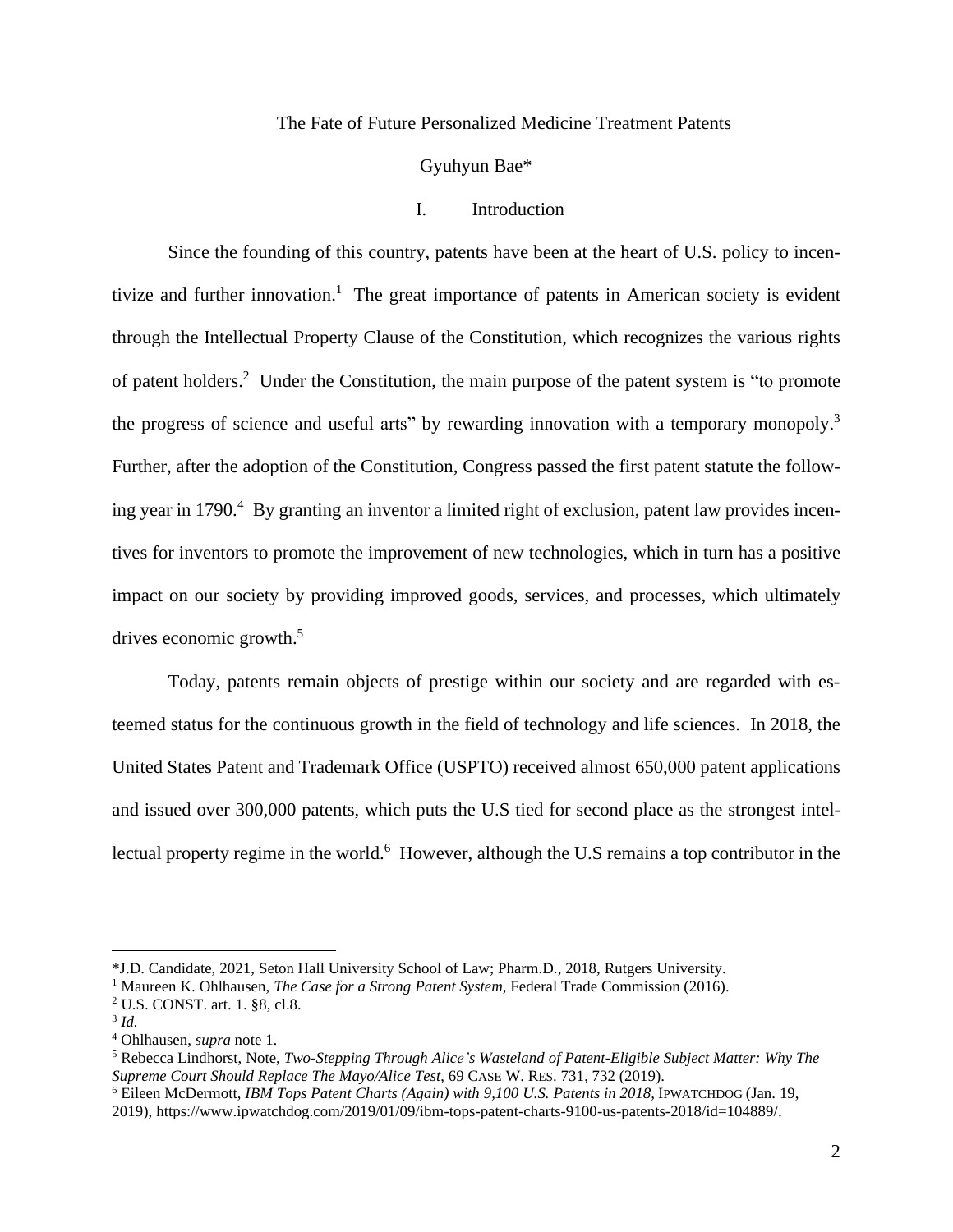patent world, there is a slowing trend in patent applications in recent years as these numbers represent a 3.5% decline from 2017.<sup>7</sup> Part of the reason may have to do with the patent applicant's struggle to balance the unpredictability of the patent grant with the enormous cost risks involved in developing these new technologies. $\delta$  Thus, a predictable patent system is crucial in allowing inventors to protect their rewards for successful inventions and to make educated decisions on where to allocate resources when developing such new technologies.<sup>9</sup>

The patent applicant's confusion lies in the application of the current subject matter eligibility requirements under Section 101 of the Patent Act, which includes a judicially created exception for laws of nature, natural phenomena, and abstract ideas.<sup>10</sup> These exceptions are ineligible for patent rights, and the courts have unsurprisingly struggled to define what exactly fits within the definition of "laws of nature, natural phenomena, and abstract ideas." The Supreme Court's current patent-eligibility test, the Mayo/Alice Two-Step, has been criticized for rejecting and invalidating many patents since its adoption.<sup>11</sup> Recently, however, the Federal Circuit held that patent claims featuring a novel diagnostic discovery were not directed to a natural law "even though the natural law at issue was plainly the only inventive aspect of the claims." 12 In *Vanda Pharms. Inc. v. West-Ward Pharms. Int'l Ltd.*, part of the dispute was over a claim on methods of treating schizophrenic patients with a medication called iloperidone.<sup>13</sup> The Court held that the patent claims were not directed to a law of nature, even where claims relied on a natural law for their

<sup>7</sup> *Id.*

<sup>8</sup> Lindhorst, *supra* note 5.

<sup>9</sup> *Id.*

<sup>10</sup> *Id.*

<sup>&</sup>lt;sup>11</sup> *Id.* The Mayo/Alice test involves a two-step analysis for patent eligible subject matter. Step one inquires whether the claims are directed to laws of nature, natural phenomena, and abstract ideas. If so, step two determines whether the claim contains an "inventive concept" sufficient to transform the claimed idea into a patent-eligible application. Vanda Pharms. Inc. v. West-Ward Pharms. Int'l Ltd., 887 F.3d 1117, 1133 (2018).

<sup>12</sup> Peter A. Hecker, *How To Claim Something When the Inventive Aspect Is A Natural Law*, 19 WAKE FOREST J. BUS. & INTELL. PROP. L. 1, 1 (2018).

<sup>13</sup> Vanda Pharms. Inc. v. West-Ward Pharms. Int'l Ltd., 887 F.3d 1117, 1133 (2018).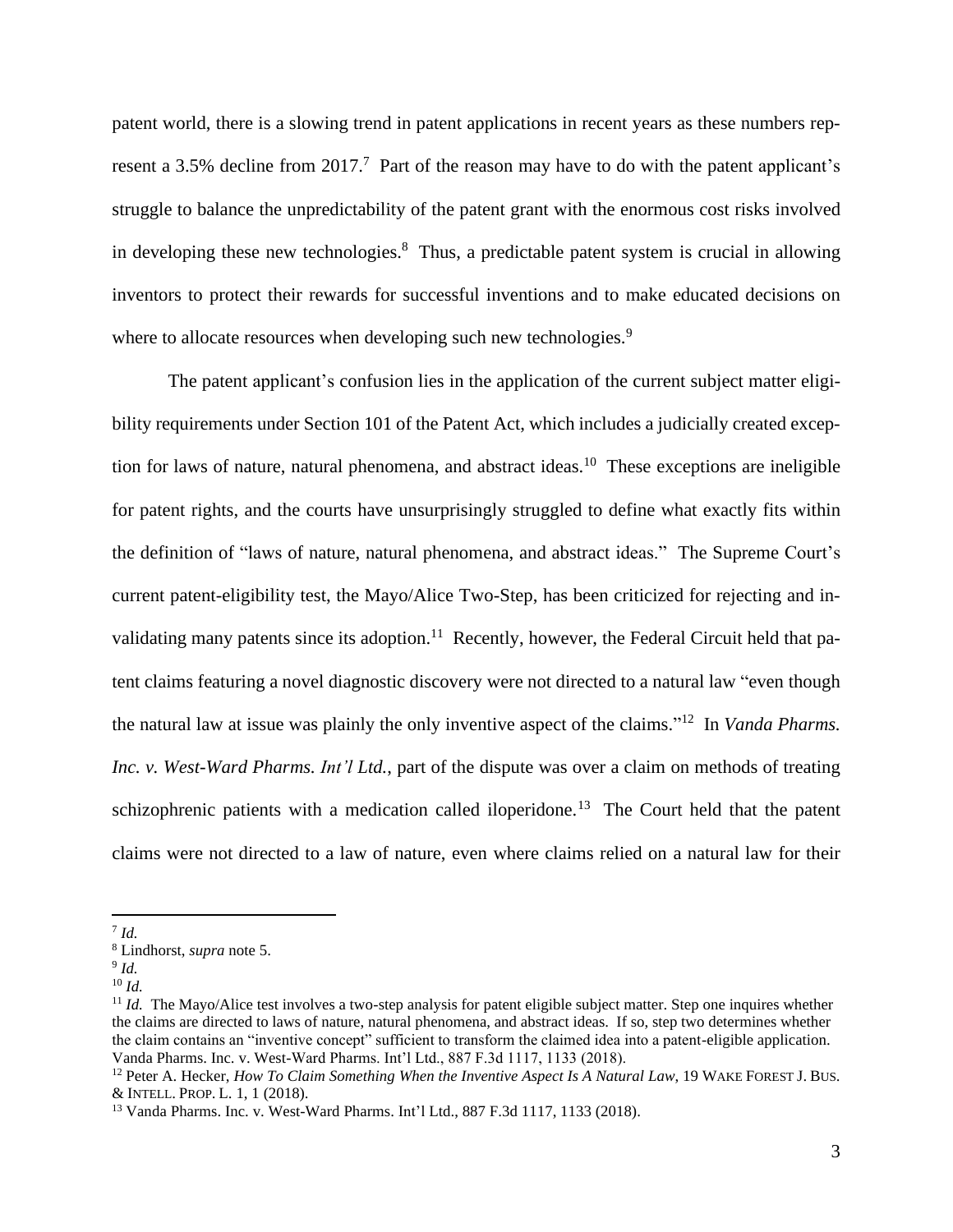inventive concept.<sup>14</sup> Thus, such claims are still patent-eligible subject matter if detailed with specificity. In particular, if claims are "directed to a specific method of treatment for specific patients using a specific compound at specific doses to achieve a specific outcome."<sup>15</sup> But just how much specificity is required to meet this threshold? The *Vanda* outcome has inevitably added to the confusion in the debate of subject matter eligibility for patent rights and further highlights the need for clarification on this issue.

This Comment will examine the difficulties courts deal with regarding patent eligibility challenges, especially in method of treatment claims, and the need for reform of Section 101 of the Patent Act in determining what exactly constitutes patent eligible subject matter. Part II will analyze cases dealing with matters of subject matter eligibility and the difficulties in applying the current legal framework, the Mayo/Alice Two-Step. Part III will discuss the recent *Vanda* decision and compare it with *Mayo Collaborative Services v. Promethus Laboratories, Inc*. Part IV will examine the implications of the *Vanda* decision on future method of treatment claims. Part V will review the need for clarification of Section 101 of the Patent Act. Part VI will discuss the current draft reform bill and detail the shortfalls of the proposed solutions. Part Vll will conclude. To successfully achieve the purpose of the patent system, this Comment recommends adopting parts of the draft reform bill as its current form does not adequately address the current issues on subject matter eligibility of patents.

## II. Development and Application of the Patent Act of 1952

A. Section 101 of the Patent Act

<sup>14</sup> *Id.*

<sup>15</sup> *Id.* at 1134.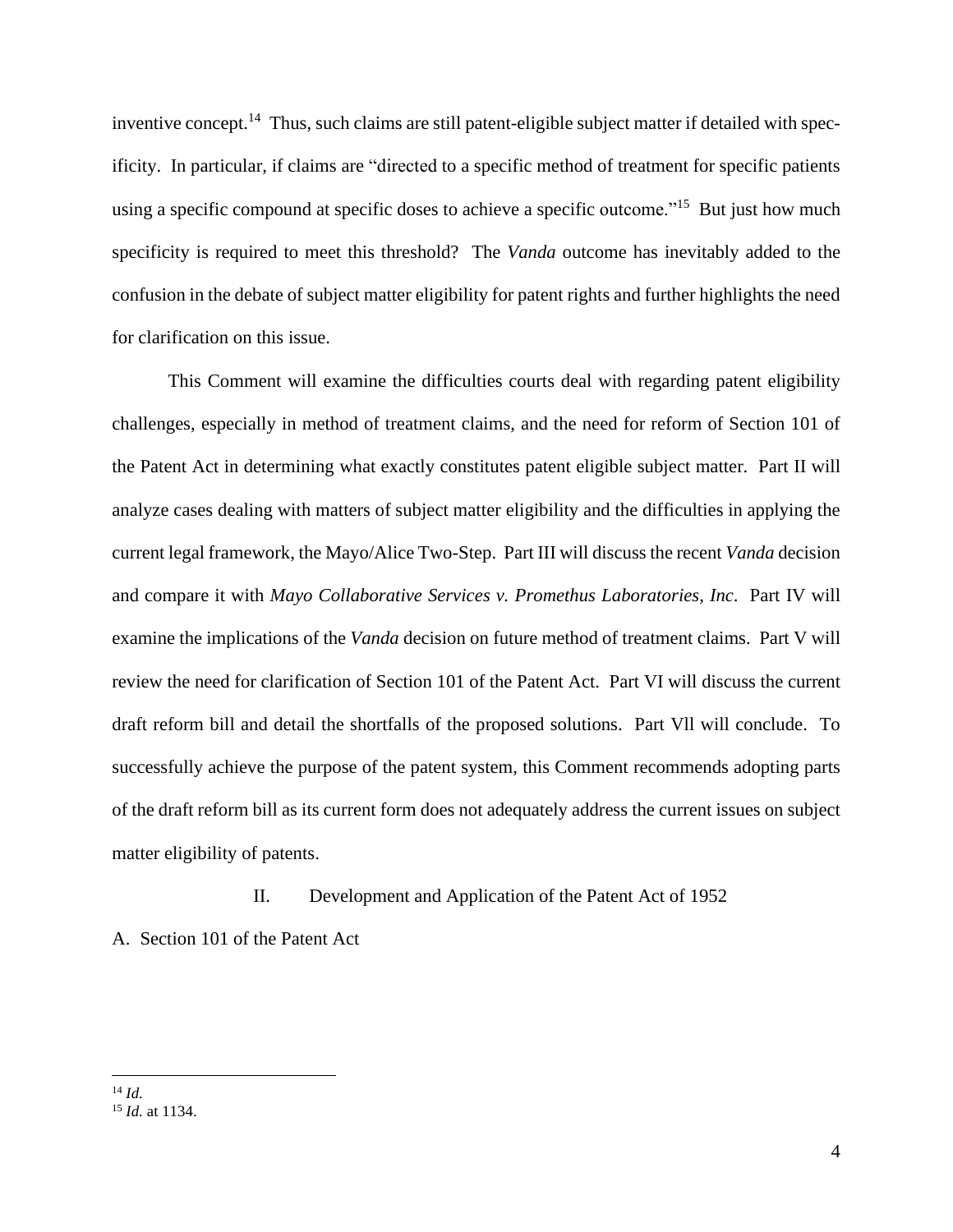To obtain a patent, an inventor must file an application with the United States Patent and Trademark Office (USPTO) that meets several requirements.<sup>16</sup> One of the requirements that needs to be met is Section 101, which states, "[w]hoever invents or discovers any new and useful process, machine, manufacture, or composition of matter, or any new and useful improvement thereof, may obtain a patent therefor, subject to the conditions and requirements of this title."<sup>17</sup> Since the 1800s, however, courts have narrowed the types of subject matter that are considered patent eligible.<sup>18</sup> Notably, laws of nature, natural phenomena, and abstract ideas are ineligible for protection within the patent system.<sup>19</sup> This stems from the belief that these areas are inappropriate for patenting and granting a monopoly on the "basic tools of scientific and technological work" would essentially impede innovation by preventing others from using these basic building blocks of human creativity.<sup>20</sup> Without an objective standard set forth by these exceptions, however, courts have struggled to determine whether an invention is patent eligible or patent ineligible. This has, in turn, led to varying judicial applications of the subject matter eligibility requirement and confusion for both patent applicants and patent examiners.<sup>21</sup>

## B. Supreme Court Cases Establishing Standards of Subject Matter Eligibility

In 2012, the Court in *Mayo Collaborative Services v. Promethus Laboratories, Inc.,* invalidated the claim as patent ineligible*.* 22 This case involved a claim to a method for determining the optimal dose range of an immunosuppressive drug, called thiopurine, by measuring the blood level

<sup>16</sup> 35 U.S.C. §101 (2012).

<sup>17</sup> *Id.*

<sup>18</sup> Lindhorst, *supra* note 5, at 738.

<sup>19</sup> *Id.*

<sup>20</sup> Interval Licensing, LLC v. AOL, Inc., 896 F.3d 1335, 1343 (Fed. Cir. 2018).

<sup>21</sup> Lindhorst, *supra* note 5, at 738.

<sup>22</sup> Mayo Collaborative Servs. v. Prometheus Labs., Inc., 566 U.S. 66, 71 (2012).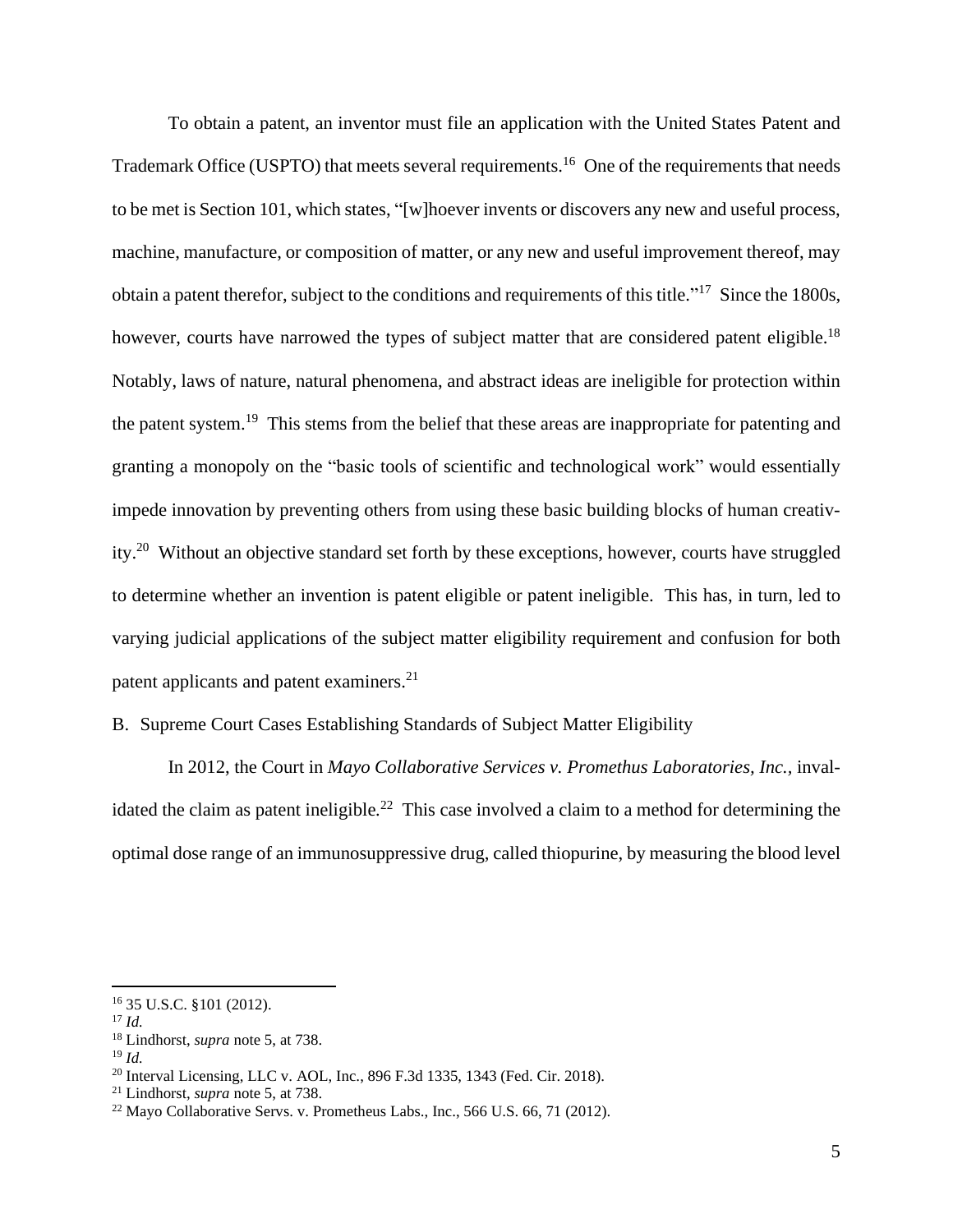of its metabolite, which then informs the physician whether or not to adjust the dosage.<sup>23</sup> Relationships between concentrations of metabolites in the blood and the likelihood that a thiopurine drug dosage would prove ineffective or cause harm were determined to be known laws of nature.<sup>24</sup> The Court reasoned that there was a lack of a sufficiently inventive step.<sup>25</sup> Steps of administering drugs by physicians who already used the drugs, advising the physicians to apply the natural laws in making treatment decisions, and directing the measurement of metabolite levels "simply told physicians to engage in well-understood, routine, conventional activity previously engaged in by scientists in the field."<sup>26</sup> Further, the Court was concerned about preemption where "the grant of patents that tie up their use will inhibit future innovation premised upon them."<sup>27</sup> Thus, in order to overcome the hurdle of "laws of nature," a claim had to contain a sufficiently inventive step.<sup>28</sup> However, once again, the ambiguity of the term "inventive step" remains unsolved by this Court's decision.

The following year in 2013, the Court held that breast and ovarian cancer susceptibility genes were patent ineligible as well.<sup>29</sup> In *Ass'n for Molecular Pathology v. Myriad Genetics, Inc.*, Myriad Genetics monopolized tests on the BRCA1 and BRCA2 genes, which can be used to test a person's predisposition to the development of breast or ovarian cancer.<sup>30</sup> The challenged patents covered sequences of parts of the genes' isolated DNA and "cDNA" (a synthetic type of DNA that is created in a lab).<sup>31</sup> Petitioners argued that because its scientists had identified and isolated the

<sup>27</sup> *Id.*

<sup>23</sup> *Id.*

<sup>24</sup> *Id.*

<sup>25</sup> *Id.*

<sup>26</sup> *Id.* at 72.

<sup>28</sup> *Mayo*, 566 U.S. at 72.

 $^{29}$  Ass'n for Molecular Pathology v. Myriad Genetics, Inc., 569 U.S. 576, 579 (2013).

<sup>&</sup>lt;sup>30</sup> *Id.* Breast Cancer Genes (BRCA) are different genes that have been found to impact a person's chance of developing breast cancer. *BRCA: The Breast Cancer Gene,* National Breast Cancer Foundation, Inc. (Nov. 3, 2019). <sup>31</sup> *Id.*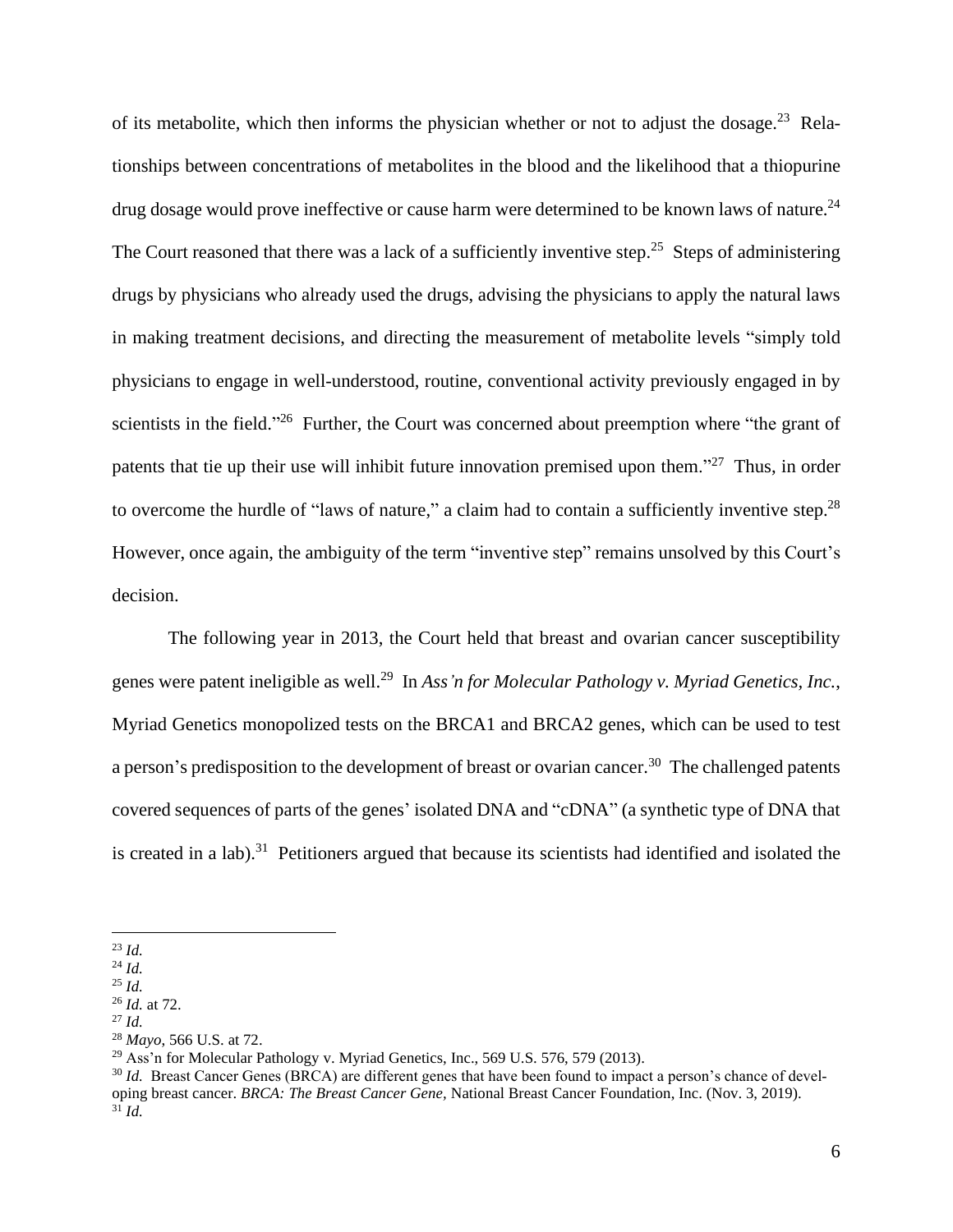genes from the rest of the human genome, the genes contained a sufficiently inventive step that warranted a patent.<sup>32</sup> Here, the Court's analysis focused on whether the patent claims fell under the patent ineligible category of "natural phenomena."<sup>33</sup> The Court held that the company "did not create anything new" and that DNA is a product of nature that "is not patent eligible merely because it has been isolated."<sup>34</sup> Once again, there was a lack of inventive step required to survive the patent ineligible criteria of "natural phenomena."

Subsequently in 2014, the Court once again held claims on formulation and trading of risk management contracts patent ineligible for falling within the judicial exception of "abstract ideas." 35 In *Alice Corp. Pty. v. CLS Bank Int'l*, the claims were: (1) method for exchanging financial obligations, (2) computer system configured to carry out the method for exchanging obligations, and (3) computer-readable medium containing program code for performing the method of exchanging obligations.<sup>36</sup> The Court held that the claims were directed to the patent ineligible concept of the abstract idea of intermediated settlement.<sup>37</sup> Petitioners failed to transform this abstract idea into a patent eligible invention, and thus, the claims did not warrant a patent.<sup>38</sup>

## C. Mayo/Alice Two-Step Test

Through the cases mentioned above, the Court established the legal framework, called the Mayo/Alice Two-Step Test, for distinguishing a patent that claims laws of nature, natural phenomena, and abstract ideas from those that claim patent eligible applications of those concepts.<sup>39</sup> The

<sup>36</sup> *Id.*

<sup>32</sup> *Id.*

<sup>33</sup> *Id.* at 58.

<sup>34</sup> *Id.* at 582.

<sup>35</sup> Alice Corp. Pty. v. CLS Bank Int'l, 573 U.S. 208, 214 (2014).

<sup>37</sup> *Id.*

<sup>38</sup> *Id.*

<sup>39</sup> Jack S. Barufka, Ngai Zhang, Matthew W. Hindman, & Tiffany C. Kuo, *Evaluating the Evaluation: Breaking Down New USPTO Guidance for Patent-Eligible Subject Matter*, PILLSBURY WINTHROP SHAW PITTMAN LLP (Jan. 1, 2019), https://www.pillsburylaw.com/en/news-and-insights/uspto-guidance-patent.html.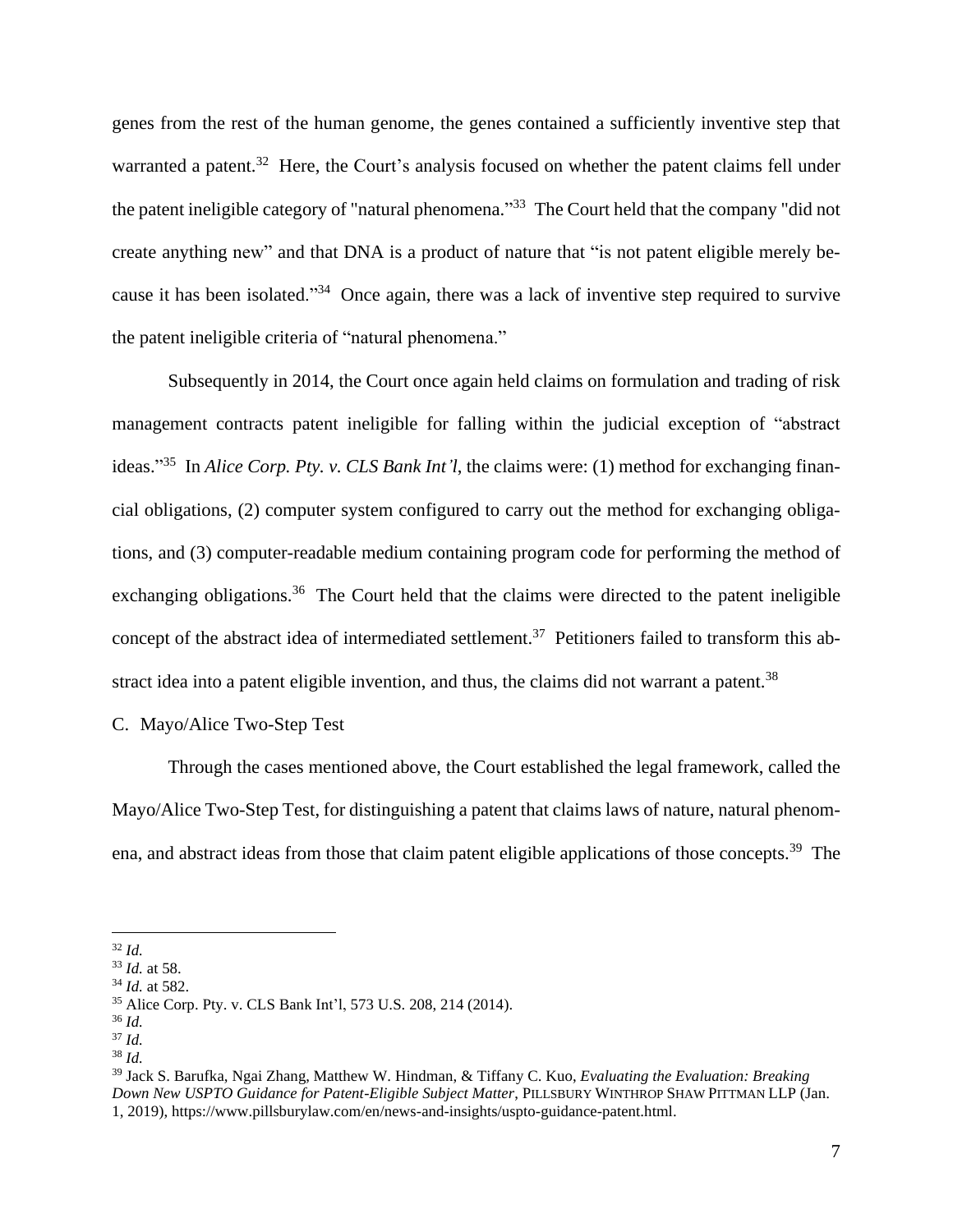Mayo/Alice Two-Step Test consists of Step 2A and Step 2B. First, under Step 2A, the court determines whether a patent claim is "directed to a law of nature, a natural phenomenon or an abstract idea."<sup>40</sup> If not, then the invention is determined to be patent eligible and there is no need to proceed to step 2B. 41 Second, if the claim *is* directed to a law of nature, natural phenomenon or abstract idea, then under Step 2B, the court determines whether "the claim recites additional elements that amount to significantly more than the judicial exception."<sup>42</sup> In other words, this inquiry asks whether there is an inventive application of the judicial exception, otherwise known as an "inventive concept," to render the claim patent eligible. <sup>43</sup>

## D. Difficulties of Mayo/Alice Two-Step Test

One of the main criticisms of this test was the difficulty for examiners to apply this in a predictable manner—particularly in the context of abstract ideas. This has, in turn, raised concerns that the patent office is reaching inconsistent results.<sup>44</sup> Under Step 2A, for example, the determination of what an abstract idea constitutes relied heavily on prior judicial examples.<sup>45</sup> Specifically, under Step 2A, examiners were required to compare a concept in a patent claim to concepts in prior court decisions to determine if the claimed concept was similar to a court-identified abstract concept.<sup>46</sup> Because the Federal Circuit has issued a large number of decisions identifying subject matter as abstract or not, it has become increasingly difficult for examiners to apply the Alice/Mayo Two-Step in a predictable manner. Additionally, due to the sheer volume of post-*Alice* case law that exists and the inconsistent application of the Alice/Mayo Two-Step framework

<sup>40</sup> *Alice*, 573 U.S. at 214.

<sup>41</sup> Barufka, Zhang, Hindman, & Kuo, *supra* note 39.

<sup>42</sup> *Alice*, 573 U.S. at 208.

<sup>43</sup> Barufka, Zhang, Hindman, & Kuo, *supra* note 39.

<sup>44</sup> *Id.*

<sup>45</sup> *Id.*

<sup>46</sup> *Id.*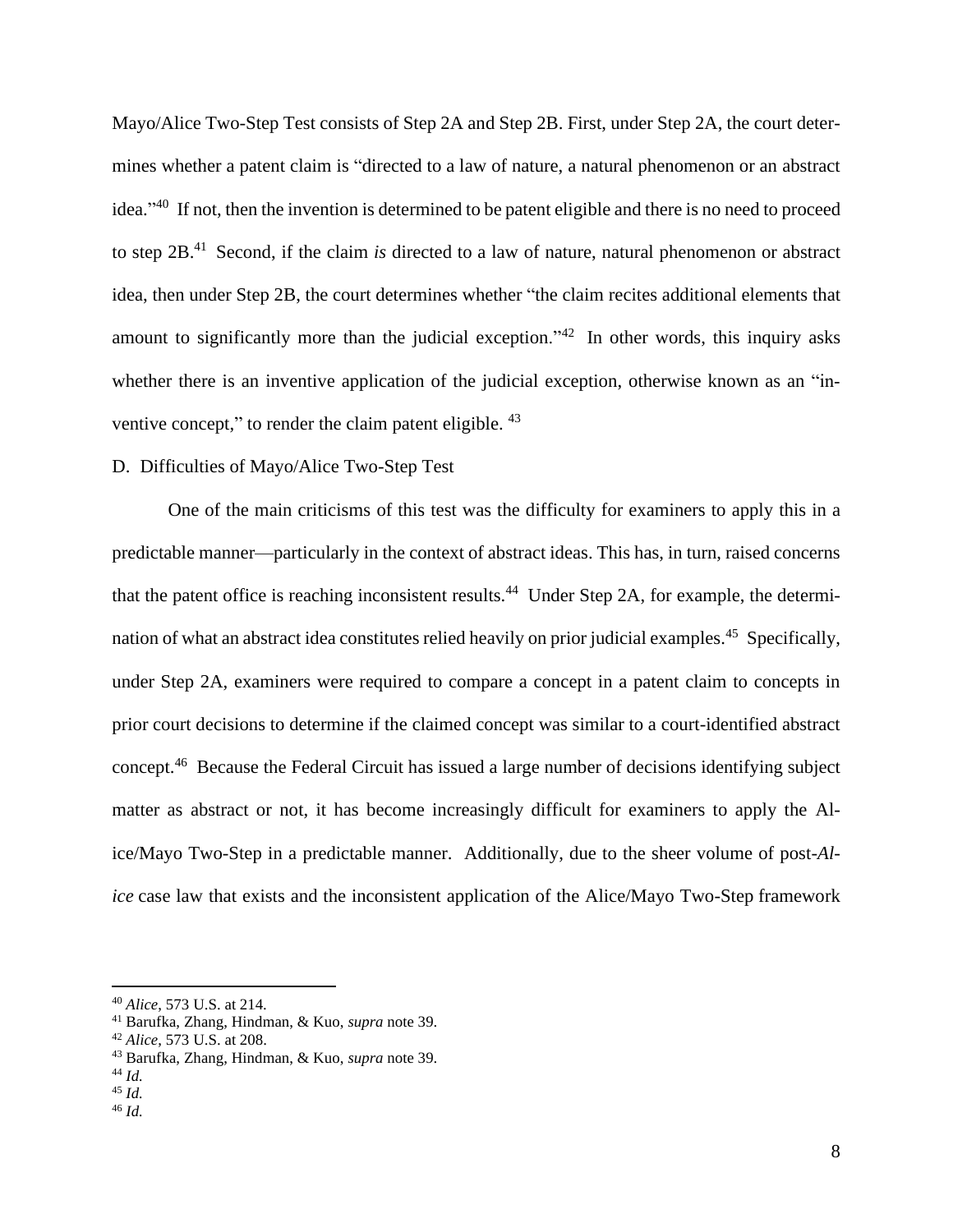by the courts, an examiner could now just easily pick and choose case examples to support a rejection under Section 101.<sup>47</sup> This raises the concern that different examiners within and between technology centers may ultimately reach inconsistent results.<sup>48</sup> Thus, even with the Alice/Mayo Two-Step legal framework for determining patent eligible subject matter, changes are necessary to increase clarity and consistency in this area of patent law.

In January of 2019, the USPTO revised its guideline to provide clarifications on this legal framework.<sup>49</sup> The guideline states that only when a claim recites a judicial exception *and* fails to integrate the exception into a practical application is the claim considered "directed to" a judicial exception under Step 2A, thereby triggering further analysis under Step 2B.<sup>50</sup> The revised guideline further provides specific groupings of subject matter that is considered to be an abstract idea.<sup>51</sup> In particular, examiners are directed to determine whether concepts recited in the patent claim fall within the following enumerated groupings of abstract ideas.<sup>52</sup> Except in rare cases, patent claims not falling within any of these categories do not recite an abstract idea and are thus patent eligible.<sup>53</sup> The specific groupings of abstract ideas are:

a) Mathematical concepts (mathematical relationships, mathematical formulas or equations, mathematical calculations);

b) Certain methods of organizing human activity (fundamental economic principles or practices, including hedging, insurance, mitigating risk); commercial or legal interactions (including agreements in the form of contracts; legal obligations; advertising, marketing or sales activities or behaviors; business relations); managing personal behavior or relationships or interactions between people (including social activities, teaching, and following rules or instructions); and

c) Mental processes (concepts performed in the human mind, including an observation, evaluation, judgment, opinion).<sup>54</sup>

<sup>47</sup> *Id.*

<sup>48</sup> *Id.*

<sup>49</sup> Barufka, Zhang, Hindman, & Kuo, *supra* note 39.

<sup>50</sup> *Id.* The practical application requirement is Prong 2 of Step 2A.

<sup>51</sup> *Id.*

<sup>52</sup> *Id.*

<sup>53</sup> *Id.*

<sup>54</sup> *Id.*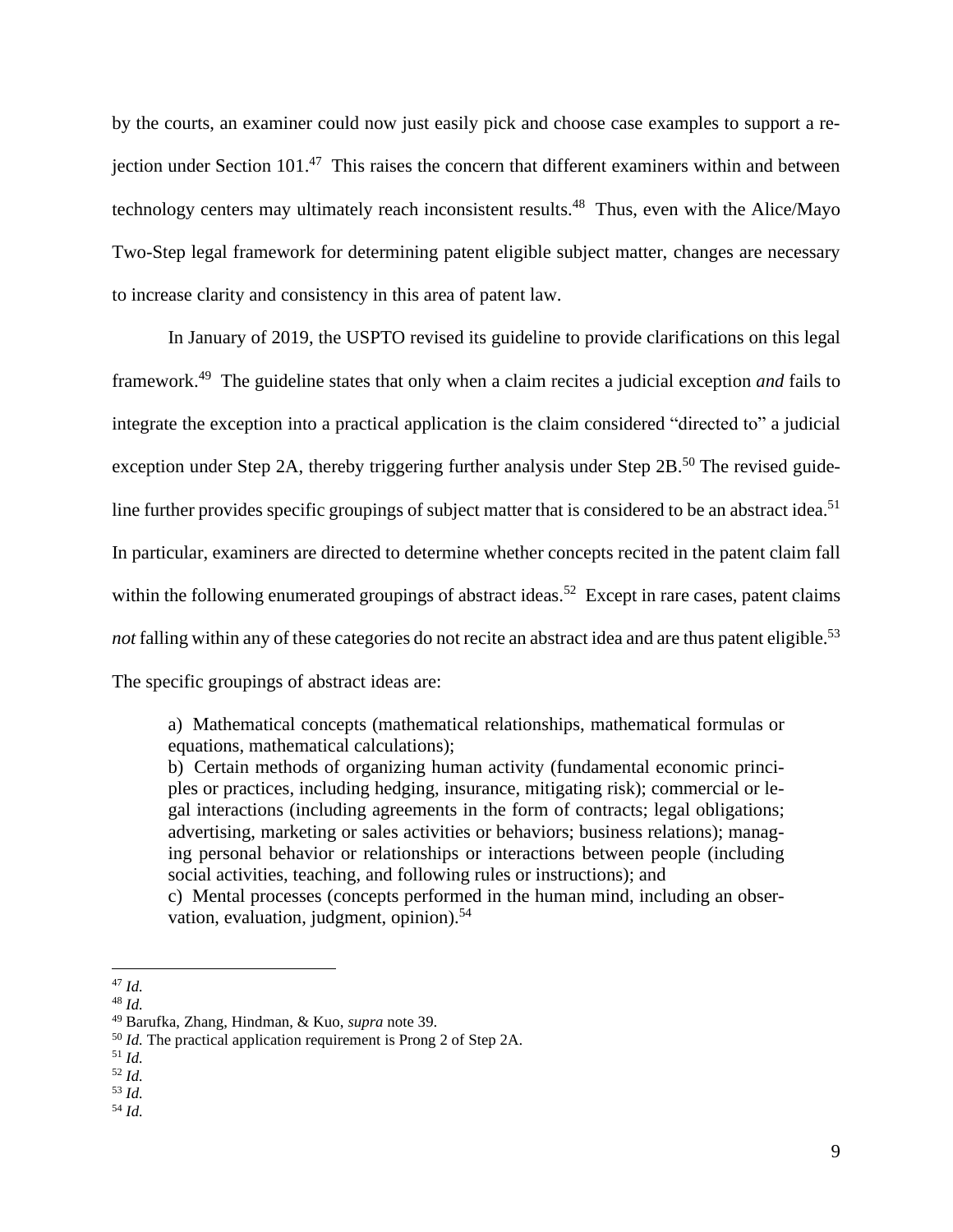Overall, the revised guideline's list of what constitutes an abstract idea is likely to remedy examiners' picking and choosing case law to support their rejections.<sup>55</sup> The incorporation of Step 2A Prong 2's practical application requirement allows for more efficient resolution at an earlier stage.<sup>56</sup> Patentees should ensure that potentially abstract ideas are integrated into a practical application, whether through an improvement to computer technology or applying them to specific processes, machines or manufactures, etc.<sup>57</sup> The ability for Section 101 eligibility to be resolved through evaluation of all additional elements regardless of their conventionality in Step 2A Prong 2 should be favorable to patentees.<sup>58</sup> Therefore, the revised guideline is likely to diminish the number of patent applications that are rejected on eligibility grounds by reducing the number of things the USPTO can consider patent ineligible abstract ideas under Prong 1 of Step 2A and incorporating the practical application requirement under Prong 2 of Step 2A.<sup>59</sup>

#### E. Post *Mayo* and *Alice*

After the Mayo/Alice decision, the Federal Circuit upheld a patent claiming a method of producing liver cells that remain viable following multiple cryopreservation. 60 In *Rapid Litig. Mgmt. Ltd. v. CellzDirect*, the Court's decision was based on finding that the claim was directed not at the natural law defining liver cells' ability to survive multiple freeze-thaw cycles, but rather at a "new and useful laboratory technique for preserving" liver cells.<sup>61</sup> The Court reasoned that "the natural ability of the subject matter to undergo the process does not make the claim directed

<sup>55</sup> Barufka, Zhang, Hindman, & Kuo, *supra* note 39.

<sup>56</sup> *Id.*

<sup>57</sup> *Id.*

<sup>58</sup> *Id.*

<sup>59</sup> *Id.*

 $^{60}$  Rapid Litig. Mgmt. Ltd. v. CellzDirect, Inc., 827 F.3d 1042, 1046 (Fed. Cir. 2016). Cryopreservation is the use of very low temperatures to preserve structurally intact living cells and tissues. Pegg, *Principles of Cryopreservation*, NCBI (Nov. 3, 2019), https://www.ncbi.nlm.nih.gov/pubmed/18080461. <sup>61</sup> *Id.* at 1047.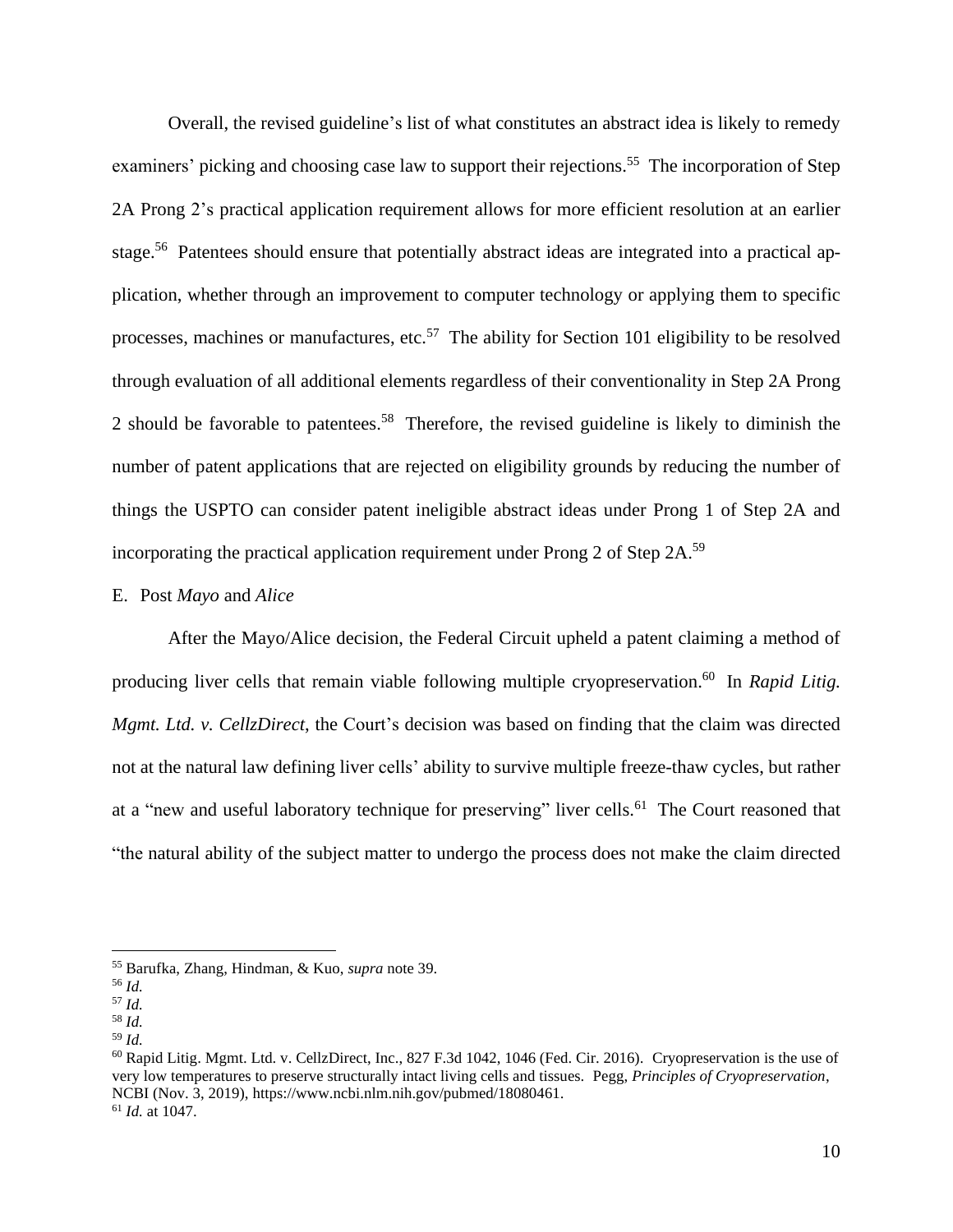to that natural ability."<sup>62</sup> Although the "individual steps of freezing and thawing were well known," the process of repeating those steps to preserve liver cells for multiple cycles was, as a whole, "far from routine and conventional."<sup>63</sup> Thus, this survived under Step 2B of the Mayo/Alice Two-Step and was patent eligible.

III. Vanda Pharmaceuticals v. West-Ward Pharmaceuticals (2018)

A. Overview

A split Federal Circuit held that method of treatment claims are not directed to laws of nature and are therefore patentable subject matter.<sup>64</sup> In *Vanda*, the petitioner claimed a method for treating schizophrenic patients with a medication called iloperidone.<sup>65</sup> This method required obtaining a biological sample from the patient and performing a genotype assay to determine if the patient was a CYP2D6 poor metabolizer.<sup>66</sup> The rationale behind this method claim was the ability to control the patient's risk of adverse effects from the medication. <sup>67</sup> Iloperidone is metabolized by CYP2D6 and thus, poor metabolizers have a higher chance of experiencing adverse effects, such as QT prolongation, which can lead to serious cardiac complications.<sup>68</sup> Following this method claim, if the patient was identified as a CYP2D6 poor metabolizer, then physicians were

<sup>63</sup> *Id.*

<sup>64</sup> Vanda Pharms. Inc. v. West-Ward Pharms. Int'l Ltd., 887 F.3d 1117, 1132 (2018).

<sup>62</sup> *Id.*

<sup>65</sup> *Id.*.

<sup>&</sup>lt;sup>66</sup> *Id.* at 1133. Cytochrome P2D6 (CYP2D6) is an enzyme involved in the metabolism of various drugs. CYP2D6 poor metabolizers are unable to break down drugs, which then accumulates within the body and increases the person's chances of experiencing adverse effects from the medication. John R. Horn & Philip D. Hansten, *Get to Know an Enzyme: CYP2D6*, PHARMACY TIMES (Nov. 3, 2019), https://www.pharmacytimes.com/publications/issue/2008/2008-07/2008-07-8624.

<sup>67</sup> *Id.*

<sup>&</sup>lt;sup>68</sup> *Id.* The QT interval is the length of time required for the heart to repolarize following the onset of depolarization. Drugs that induce QT interval prolongation can lead to fatal ventricular arrhythmias and sudden cardiac death. Jamie L. Thompson, *Drug-Induced QT Prolongation*, U.S. PHARMACIST (Nov. 3, 2019), https://www.uspharmacist.com/article/drug-induced-qt-prolongation.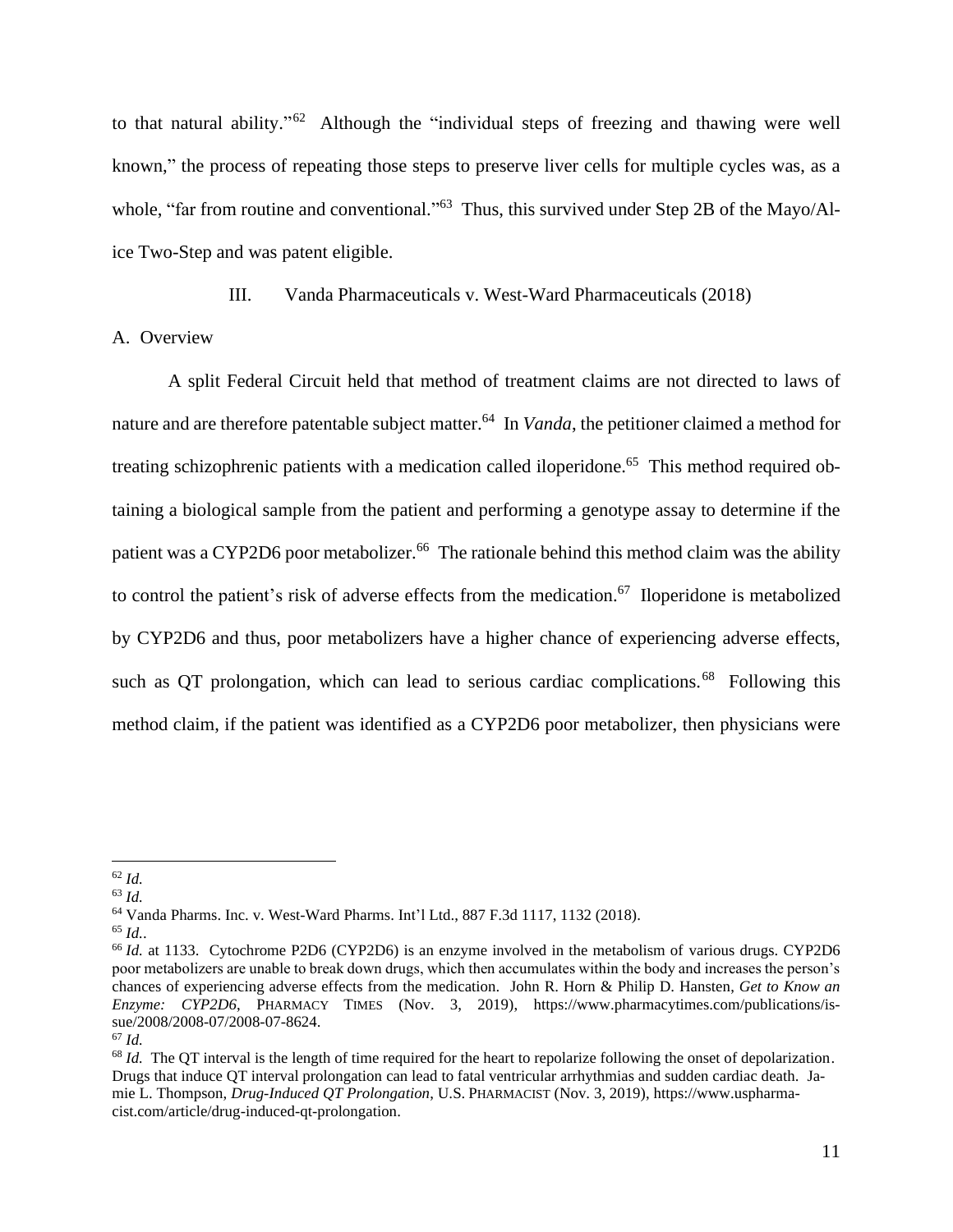to administer 12mg/day or less.<sup>69</sup> However, if the patient was *not* a CYP2D6 poor metabolizer, then physicians were to administer  $12-24$ mg/day.<sup>70</sup>

#### 1. Main Dispute Regarding Subject Matter Eligibility

West-Ward's argument asserted that the claim was ineligible subject matter under Section 101 because the claim is directed to a natural relationship between iloperidone, CYP2D6 metabolism, and QT prolongation.<sup>71</sup> Thus, the asserted claim added nothing inventive to those natural laws and phenomena, as required under Step 2B of the Mayo/Alice Two-Step Test.<sup>72</sup>

On the contrary, Vanda's argument focused on Step 2A of the Mayo/Alice Two-Step Test. Here, the relevant inquiry was whether the claims at issue were "directed to" one of those patentineligible exceptions.<sup>73</sup> The opinion notes that the Supreme Court has cautioned against an overly broad interpretation of ineligible subject matter as it could "eviscerate patent law" since "all inventions at some level embody, use, reflect, rest upon, or apply laws of nature, natural phenomena, or abstract ideas."<sup>74</sup> Following this guidance, Vanda's asserted claim of "a method for treating a patient with iloperidone, wherein the patient is suffering from schizophrenia" can be understood as requiring specific steps.<sup>75</sup> The claim requires a physician to administer specific doses: either 12 mg/day or less or between 12–24 mg/day depending on the result of the genotype assay.<sup>76</sup> It is a new way of using an existing drug, iloperidone, to reduce the adverse risk of QT prolongation that is associated with its use.<sup>77</sup> In other words, West-Ward's argument for a Step 2B analysis was

- $^{71}$  *Id.*
- <sup>72</sup> *Id.*

<sup>74</sup> *Id.*

<sup>69</sup> *Id.*

<sup>70</sup> *Vanda*, 887 F.3d at 1133.

<sup>73</sup> *Id.*

<sup>75</sup> *Id.*

<sup>76</sup> *Vanda*, 887 F.3d at 1136.

<sup>77</sup> *Id.* at 1137.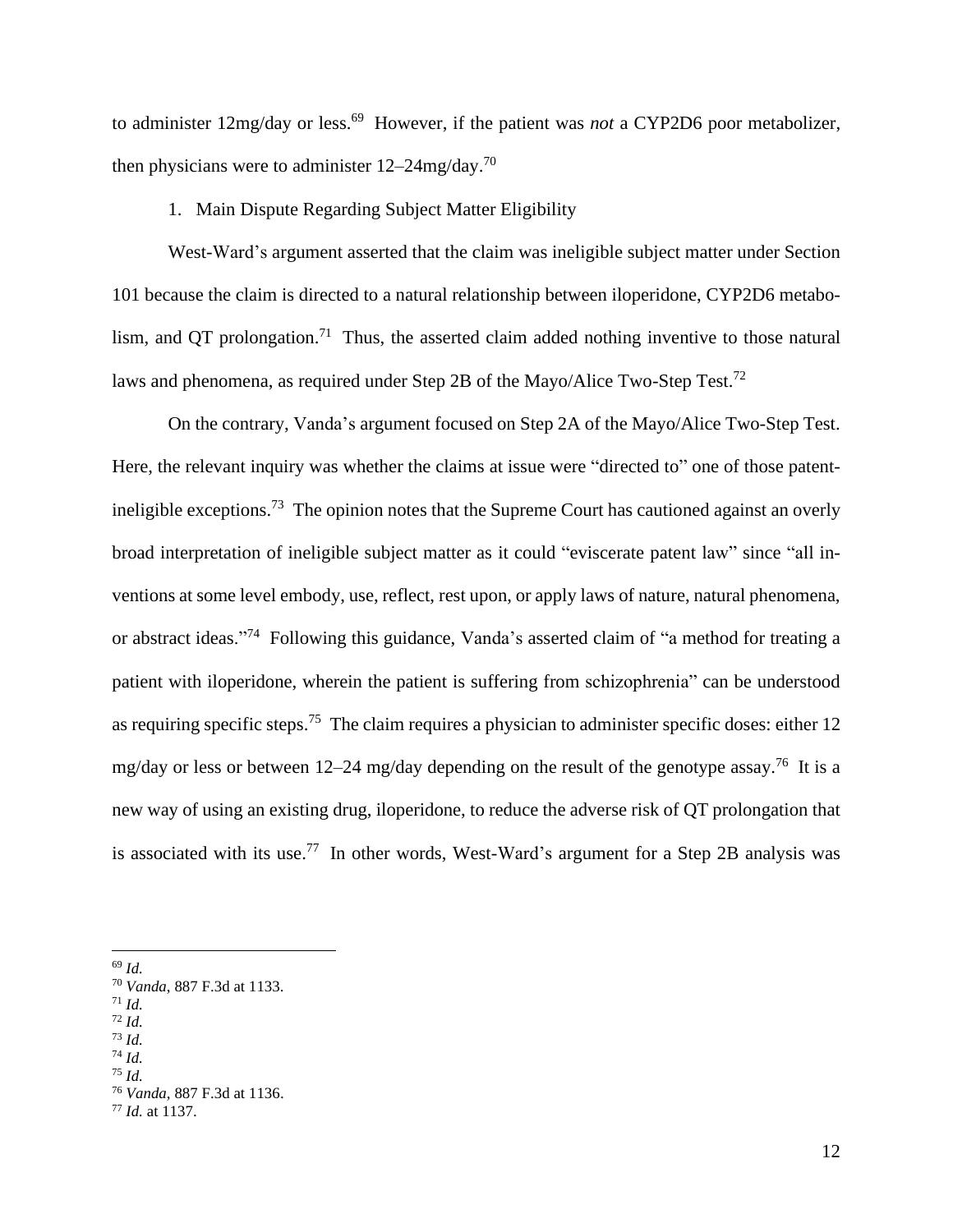unnecessary because Step 2A was already satisfied. Ultimately, the Court upheld this claim as valid under subject matter eligibility.<sup>78</sup>

# 2. Chief Judge Prost's Dissent

Naturally, this decision invokes the continuing debate regarding the exact scope of patent eligible subject matter and the perplexity of classifying "laws of nature, natural phenomena, or abstract idea." This ongoing struggle is illustrated by Chief Judge Prost's dissent, which states that Vanda "claims no more than instructions directing an audience to apply the natural law in a routine and conventional manner."<sup>79</sup> Physicians have used iloperidone to treat schizophrenia long before the patent claim at issue in this case.<sup>80</sup> Chief Judge Prost contends that this claim simply discloses a natural law: that a known side effect of an existing medication could be reduced by administering a lower dose to patients who are CYP2D6 poor metabolizers.<sup>81</sup> Because the claim relies on a natural law, a Step 2B analysis of the Alice/Mayo Two-Step governs. Simply administering a medication is routine and conventional for physicians, without the addition of an inventive concept. Therefore, the claim should fail because it is not patent eligible subject matter under Step 2B. 82

## B. Differentiating *Vanda* and *Mayo*

In *Mayo,* the claims were directed to a diagnostic method based on the "relationships between concentrations of certain metabolites in the blood and likelihood that a dosage of a thiopurine drug will prove ineffective or cause harm."<sup>83</sup> This relationship is a consequence of the ways in which thiopurine compounds are metabolized by the body, which is an entirely natural process.<sup>84</sup>

<sup>79</sup> *Id.*

<sup>78</sup> *Id.*

<sup>80</sup> *Id.*

<sup>81</sup> *Id.*at 1138.

<sup>82</sup> *Vanda,* 887 F.3d at 1138.

<sup>83</sup> *Mayo*, 566 U.S. at 66.

<sup>84</sup> *Id.* at 71.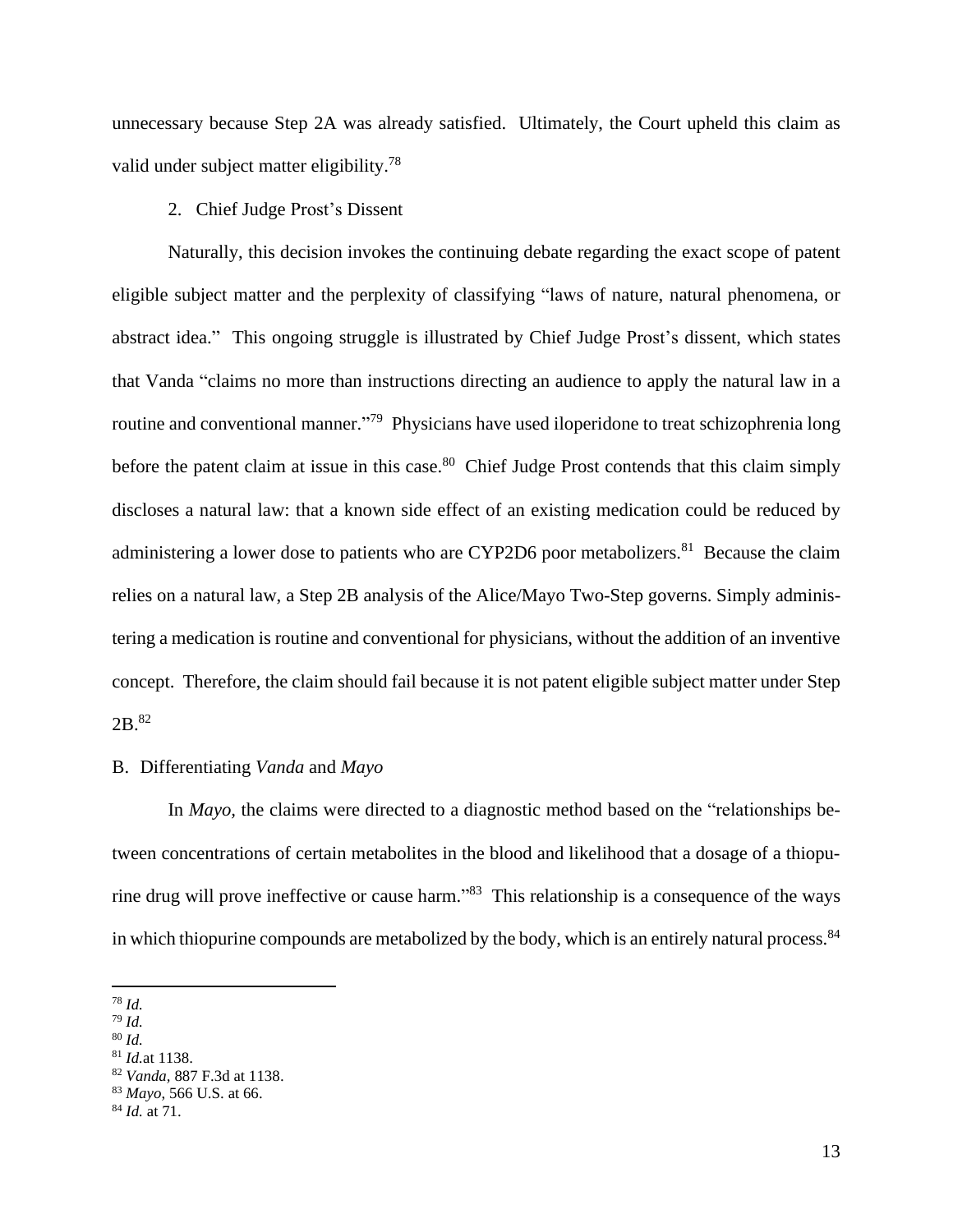On the contrary, in *Vanda*, the claims were directed to a specific method of treatment for specific patients using a specific compound at specific doses to achieve a specific outcome.<sup>85</sup> The asserted claims encompass more than the natural relationship between compounds.<sup>86</sup> Instead, they recite a method of treating patients based on this relationship.<sup>87</sup>

Also in *Mayo,* the claims "tie up [a] doctor's subsequent treatment decision whether that treatment does, or does not, change in light of the inference the doctor has drawn using the correlations."<sup>88</sup> This threatens to inhibit the development of more refined treatment recommendations.<sup>89</sup> Thus, it could be infringed by treatment with thiopurine "whether that treatment does, or does not, change in light of the inference" indicated by the natural law.<sup>90</sup>

Finally, in *Vanda*, the claims require physicians to "internally administer iloperidone to patient an amount" such as 12 mg/day whereas in *Mayo*, the claim stated that the metabolite level in blood simply suggests "a need to increase or decrease dosage, without prescribing a specific dose regimen or other gadded steps to take as a result of that indication."<sup>91</sup> This highlights the specific dosage indicated by the method claim in *Vanda* and offers the possibility to reconcile the different outcomes held by the courts.

## IV. The Implications of *Vanda*

A. Impact On Method of Treatment Patents in the Pharmaceutical And Biologics Industry

*Vanda* sets a precedent that diagnostics may be patent eligible if they include a method of treatment step.<sup>92</sup> This is well illustrated by Peter Hecker's hypothetical example: "Suppose you

<sup>85</sup> *Vanda,* 887 F.3d*.*at 1135.

<sup>86</sup> *Id.*

<sup>87</sup> *Id.*

<sup>88</sup> *Mayo*, 566 U.S. at 71.

<sup>89</sup> *Id.*

<sup>90</sup> *Id.*

<sup>91</sup> *Id.; Vanda,* 887 F.3d at 1135.

<sup>92</sup> Hecker, *supra* note 12, at 6.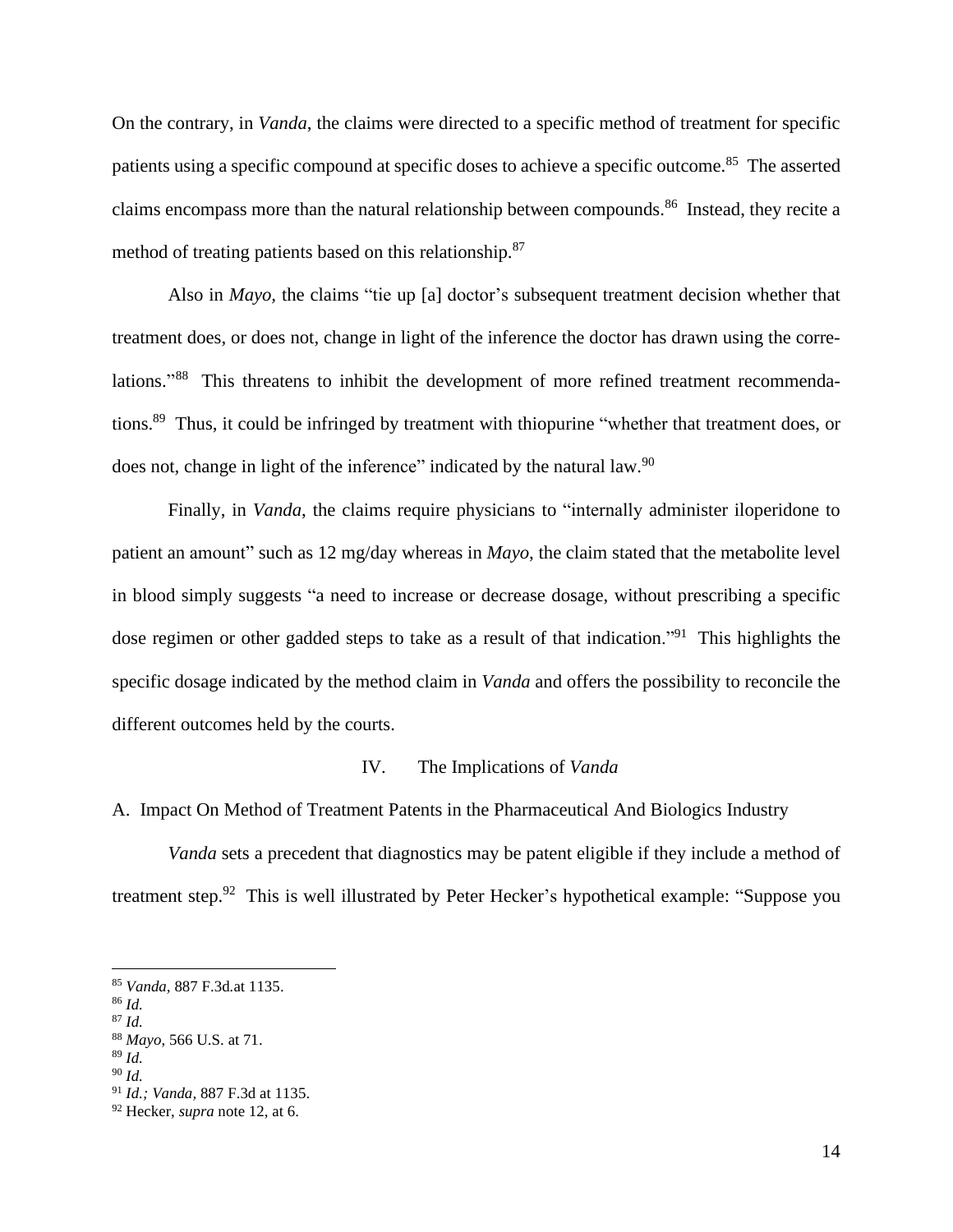discovered Vandase, an enzyme encoded by a well-known gene, enhances patent bar passage rates when expressed at high levels."<sup>93</sup> Here, patent applicants will likely get a 101 subject matter rejection if the claim is "a method for predicting whether a subject will pass a patent bar, comprising: obtaining an expression level of a nucleic acid encoding Vandase; and prognosing whether the subject will pass the patent bar based on said expression."<sup>94</sup> Thus, a better claim would be a method for treating a subject suffering from the patent bar, comprising of:

Obtaining an expression level of a nucleic acid encoding Vandase; Prognosis whether the subject will have difficulty passing the patent bar based on said expression; and administering a patent bar preparation course comprising videos of John White or Gene Quinn for 8–12 hours per day for 4–8 weeks if the subject is prognoses as having difficulty passing the patent bar based on said expression, and administering a patent bar preparation course comprising 1–2 hours per day of past patent bar questions for 1–2 weeks if the subject is prognoses as not having difficulty passing the patent bar based on said expression.<sup>95</sup>

Utilizing *Vanda*, one can claim that this only touches upon a law of nature and is directed to a method of treatment because it "recites a specific treatment for specific patients using a specific study strategy at specific doses." 96 In essence, the claim recites significantly more to fall under the "inventive aspect" determination of Step 2B of Alice/Mayo Two-Step. 97 Because *Vanda* did not consider whether the treatment steps were routine or conventional, one could also argue that method of treatment claims are outside the scope of Section 101 scrutiny and are in fact, patent eligible.<sup>98</sup>

<sup>93</sup> *Id.*

<sup>94</sup> *Id.*

<sup>95</sup> *Id.*

<sup>96</sup> *Id.*

<sup>97</sup> *Id.*

<sup>98</sup> Hecker, *supra* note 12, at 7.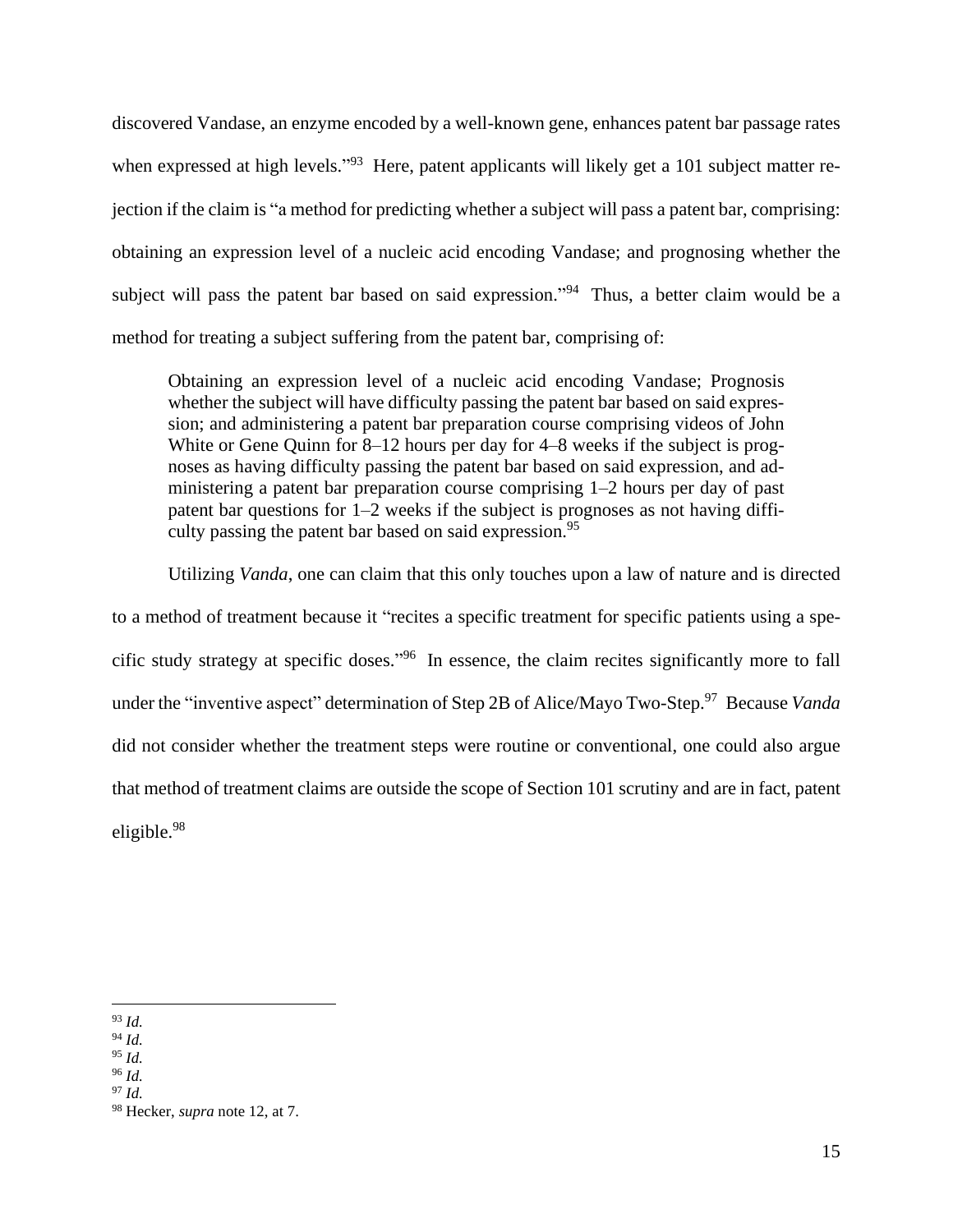Overall, incorporating what is considered "natural law" does not necessarily destroy an applicant's claim.<sup>99</sup> Rather, the applicant simply needs to define an application of law that is specific enough.<sup>100</sup> However, this problem continues to be an issue because of the difficulty of diagnostic claims being in fact redrafted as method-of-treatment claims.<sup>101</sup>

V. The Need for Clarification of Section 101 of the Patent Act

## A. Potential Problems Arising From *Vanda*

The uncertainty and confusion resulting from the Court's recent decisions create significant problems for many companies and investors as well. These problems arise when contemplating research and development projects, as well as for patent prosecutors, patent examiners, and patent jurists.<sup>102</sup> As mentioned previously, a test requiring a search for an "inventive" application of a natural law or physical phenomenon does not provide adequate objective guidance.<sup>103</sup> If the Federal Circuit decision stands, *Vanda* sets a precedent that diagnostics may be patent eligible if they include a method of treatment step.<sup>104</sup> Following the *Vanda* decision, the Federal Circuit issued two more decisions concerning the patent eligibility of method of treatment claims by reversing the District Court decisions. In *Endo Pharmaceuticals Inc. v. Teva Pharmaceuticals USA, Inc.*, methods of using oxymorphone to treat pain in patients with impaired kidney function were determined to be legally indistinguishable from the claims at issue in *Vanda*. <sup>105</sup> Additionally, in *Natural Alternatives International, Inc. v. Creative Compounds, LLC*, claims relating to the use of beta-

<sup>99</sup> *Id.* at 9.

<sup>100</sup> *Id.*

<sup>101</sup> *Id.*

<sup>102</sup> *See* David O. Taylor, *Confusing Patent Eligibility*, 84 TENN. L. REV. 157 (2016).

<sup>103</sup> Jeffrey A. Lefstin, et al., *Addressing Patent Eligibility Challenges,* 33 BERKELEY TECH. L. J. 551,552 (2018).  $104$  *Id.* 

<sup>105</sup> Donald Zuhn, *Patent Legislation*, PATENT DOCS (Jan. 2, 2020) https://www.patentdocs.org/patent\_legislation/.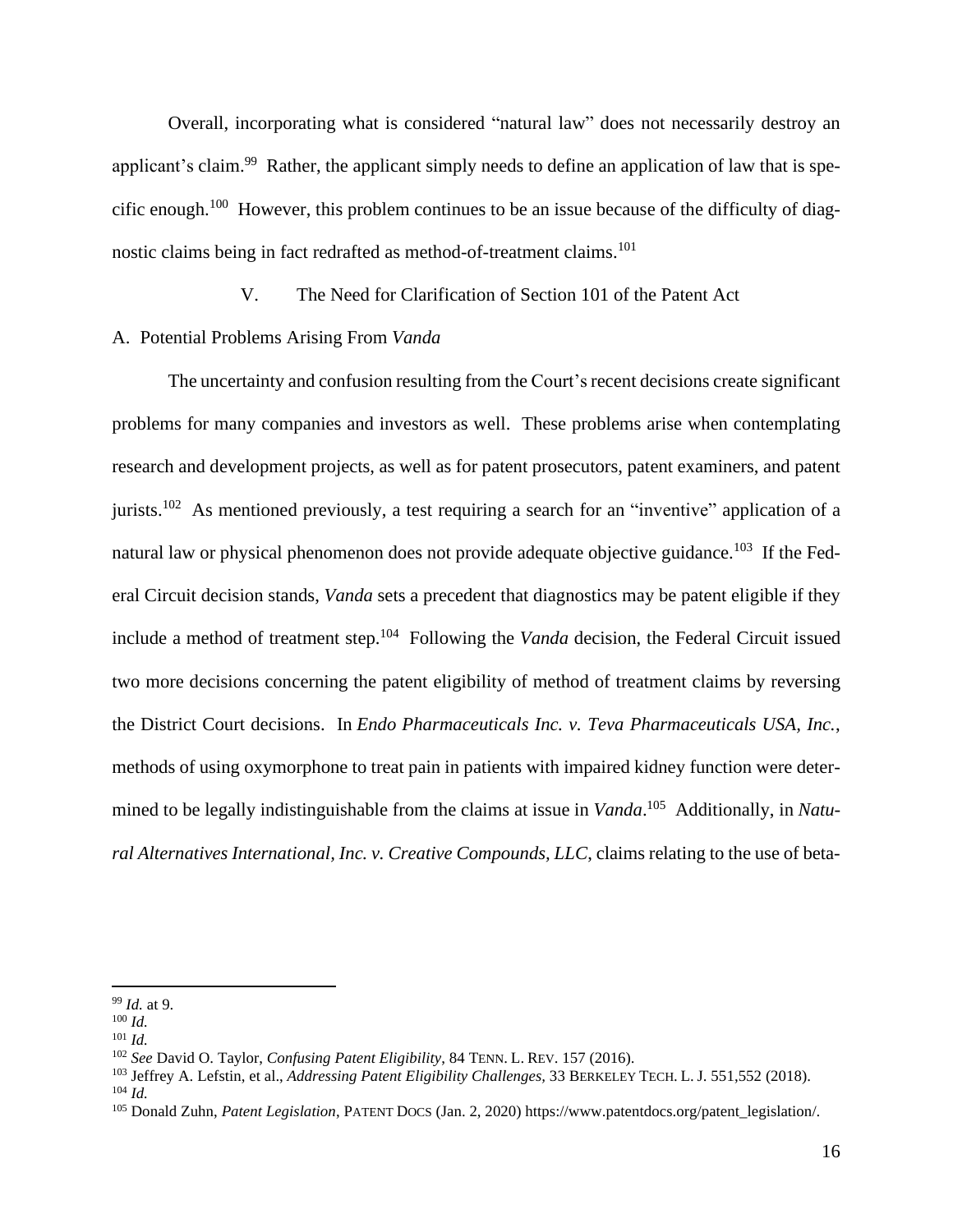alanine in dietary supplements to increase the anaerobic working capacity of muscle and other tissue, were patent eligible. $106$ 

However, another possible hurdle is that the addition of a method of treatment step to make a claim patent eligible may be viewed as mere "draftsman's art."<sup>107</sup> This was a concern raised in *Mayo* that patent statutes should not be interpreted in ways that make patent eligibility "depend" simply on draftsman's art" without reference to the "principles underlying the prohibition against patents for [natural laws]."<sup>108</sup> There seems to be no clear way to draw the line for such matters.

# B. Role in Future Personalized Medicine Treatment Patents

In addition to the potential problems articulated above, there is also uncertainty in the fate of future personalized medicine treatment patents. Molecular diagnostics play a central role in driving precision medicine research and development.<sup>109</sup> It provides the clues for determining disease predisposition, diagnosing disease, assessing disease prognosis, predicting drug response, and targeting prescriptions and diagnostics.<sup>110</sup> Thus, precision medicine depends critically upon balanced regulation and intellectual property rights.<sup>111</sup> However, the Mayo/Alice Two-Step has resulted in significant uncertainty in biotechnology.<sup>112</sup> Commentators have criticized the test as being "indeterminate" and "overly restrictive" as the test has been applied to invalidate a wide range of patents.<sup>113</sup> It certainly seems that the vagueness surrounding biotechnology patent protection has contributed to the weakening of the U.S patent system as well.<sup>114</sup>

#### VI. Draft Reform Bill

<sup>113</sup> *Id.* <sup>114</sup> *Id.*

<sup>106</sup> *Id.*

<sup>107</sup> Mayo Collaborative Servs. v. Prometheus Labs., Inc., 566 U.S. 66, 71 (2012).

<sup>108</sup> *Id.*

<sup>109</sup> Lefstin & Menell, *supra* note 103, at 551.

<sup>110</sup> *Id.*

 $^{111}$  *Id*.

<sup>112</sup> Lindhorst, *supra* note 5, at 734.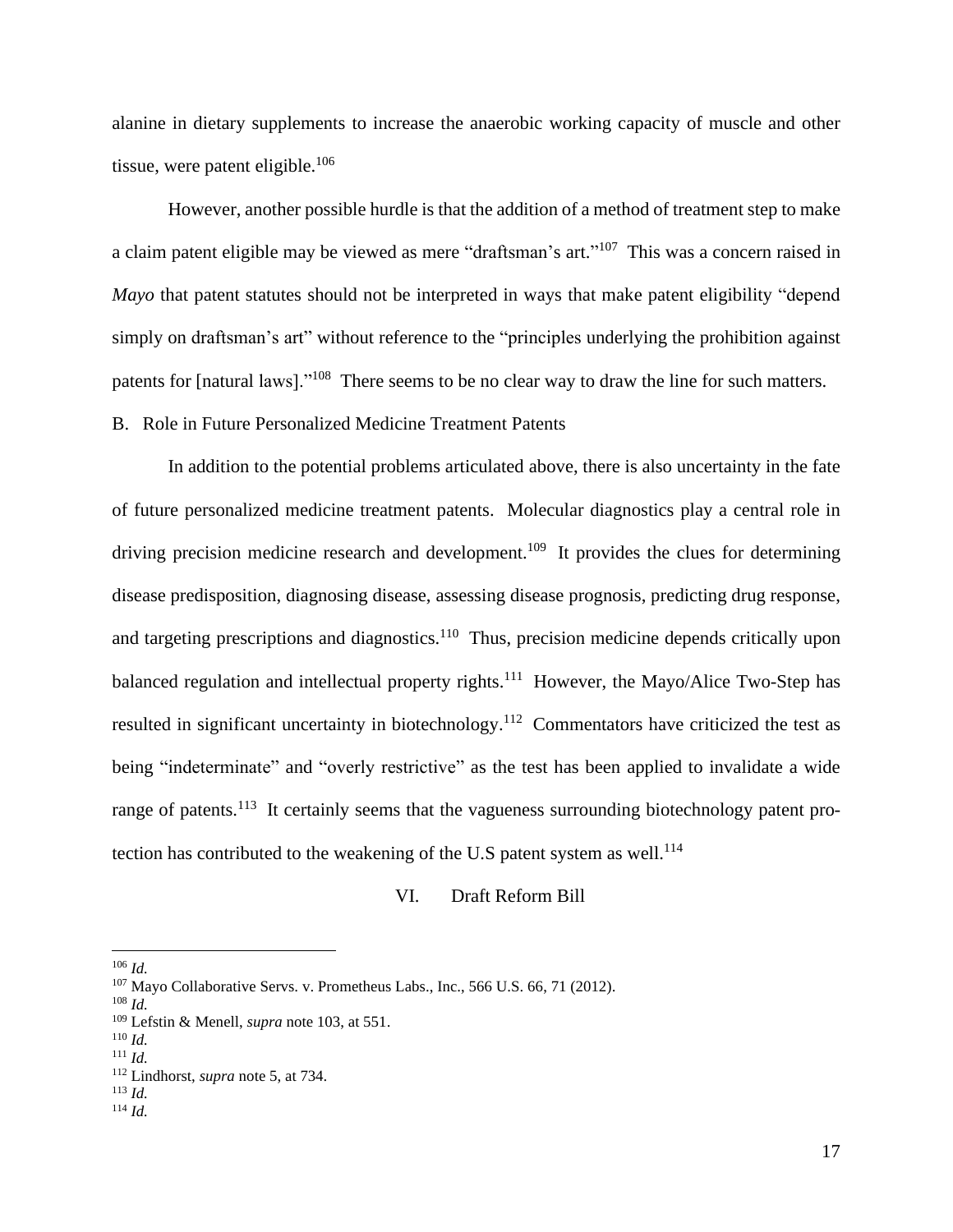A. Background

On May 22, 2019, a bipartisan group of lawmakers released a draft bill that would reform Section 101.<sup>115</sup> In addition to Section 101, the bill included proposals to amend Section 100 (k) and 112 (f) of the Patent Act as well.<sup>116</sup> During the four hearings held regarding the state of patent eligibility in the United States, a total of forty-five witnesses testified, which once again highlights the great importance of the draft bill and the many debates surrounding this area of patent law.<sup>117</sup> The witnesses included stakeholders, industry leaders, and small business owners across a wide range of the technology spectrum.<sup>118</sup>

## B. Changes to Section 101

The draft bill includes three legislative provisions that require further deliberations as they appear to have the most significant impact, if enacted in their current form.<sup>119</sup>

1. First legislative provision

The "provisions of section 101 shall be construed in favor of patentability."<sup>120</sup> This language signals a potential return to what many referred to as the original interpretation of Section 101—a gate keeper threshold of what types of inventions are patent eligible and what types are not.<sup>121</sup> Accordingly, this first legislative provision appears to reflect the committee's intent to refocus Section 101 as an eligibility threshold and not a standard for determining patentability.<sup>122</sup>

<sup>&</sup>lt;sup>115</sup> The group of lawmakers include U.S. Senators Tillis and Coons, Chair and Ranking Member of the Senate Judiciary Subcommittee on Intellectual Property, and Representative Doug Collins, Ranking Member of the House Judiciary Committee, Hank Johnson, Chairman of the House Judiciary Subcommittee on Intellectual Property and the Courts, and Representative Steve Stivers. Michelle K. Holoubek & Ali Allawi, *The Draft Subject Matter Eligibility Bill: A Work in Progress,* STERNE, KESSLER, GOLDSTEIN & FOX PLLC (June 17, 2019) https://www.sternekessler.com/news-insights/client-alerts/ip-hot-topic-draft-subject-matter-eligibility-bill-work-progress. <sup>116</sup> *Id.*

<sup>117</sup> *Id.*

<sup>118</sup> *Id.*

<sup>119</sup> *Id.*

<sup>120</sup> *Id.*

<sup>121</sup> Holoubek & Allawi, *supra* note 115.

<sup>122</sup> *Id.*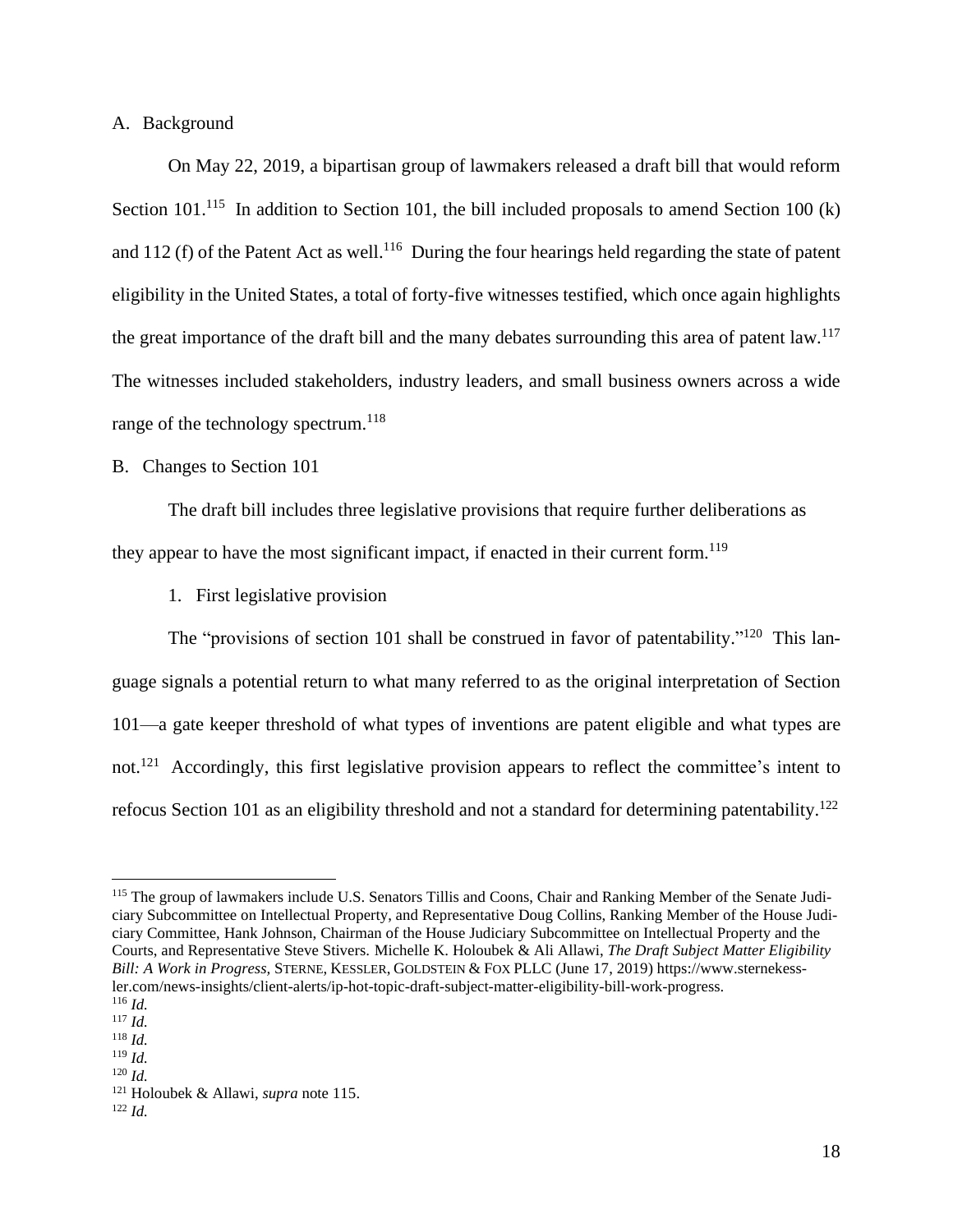## 2. Second legislative provision

The second provision states that all cases establishing or interpreting the judicially created exceptions to subject matter eligibility are "hereby abrogated."<sup>123</sup> In addition, this provision states that "no implicit or other judicially created exceptions to subject matter including 'abstract ideas, laws of nature, or natural phenomena' shall be used to determine patent eligibility."<sup>124</sup> This is by far the most drastic reform proposed in this bill. Essentially, adoption of this provision would eliminate a decade's worth of Supreme Court precedent.<sup>125</sup>

## 3. Third legislative provision

The third provision states that eligibility of a claimed invention under Section 101 shall be determined "without regard to: the manner in which the claimed invention was made; whether individual limitations of a claim are well known, conventional or routine; the state of the art at the time of the invention; or any other considerations relating to sections 102, 103, or 112 of this article."<sup>126</sup> This is further evidence, along with the first legislative provision, that Section 101 is intended to be a mere eligibility threshold and not a final determinate on patentability.<sup>127</sup> By explicitly removing the controversial "well known, conventional, or routine" standard for Section 101 analysis, the Subcommittee leaves such determination for analysis under Sections 102, 103, and 112 instead.<sup>128</sup> This should reduce the conflation between eligibility and patentability standards currently applied by the USPTO and the Federal Courts.<sup>129</sup>

C. Proponents of the Draft Bill

<sup>123</sup> *Id.*

<sup>124</sup> *Id.*

<sup>125</sup> *See supra* Part ll.

<sup>126</sup> *Id.*

<sup>127</sup> *Id.*

<sup>128</sup> Holoubek & Allawi, *supra* note 115. <sup>129</sup> *Id.*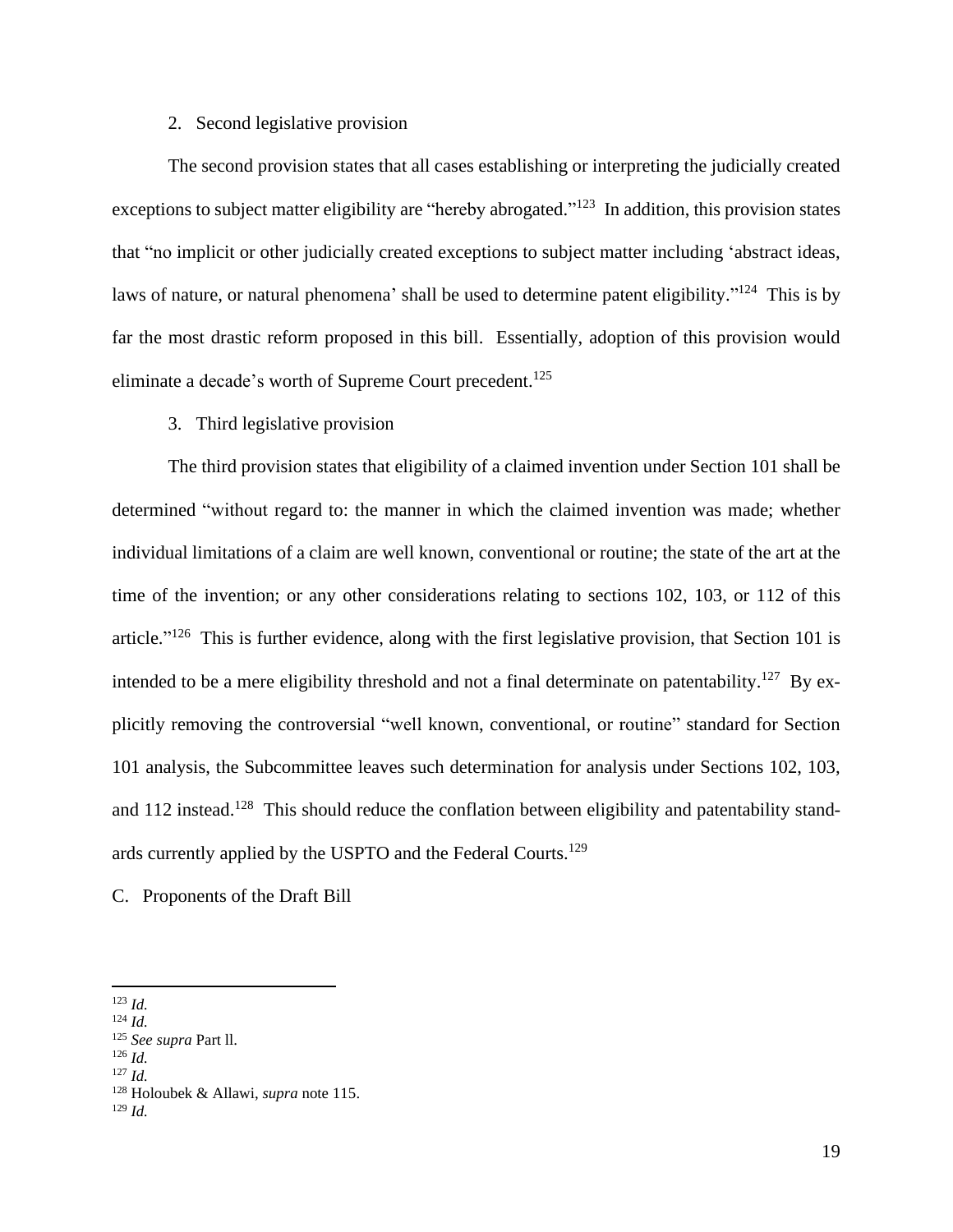Judge Michel delivered the most resounding endorsement of the bill stating that, after spending twenty-two years on the Federal Circuit and nine years deciding on patent cases, he "cannot predict in a given case whether eligibility will be found or not found."<sup>130</sup> He followed by stating "if I can't do it, how can bankers, venture capitalists, business executives, and all the other players in the system make reliable predictions and sensible decisions?"<sup>131</sup> This perspective clearly articulates the need for clarifications of the current patent eligible subject matter requirements, which warrants review.

#### D. Shortfalls of the Draft Bill

Although a reform of the Patent Act is crucial, the proposed draft bill in its current form will be unhelpful in promoting future innovation for several reasons. First, a broad eligibility requirement will "increase the issuance of bad patents, and therefore, will increase frivolous litigation."<sup>132</sup> Second, the current draft law would abolish the holding in *Alice* to the detriment of individuals and small businesses. 133 Small entities have benefited from *Alice* because "courts have been able to invalidate patent claims and dismiss cases before the expensive discovery and expert witness phases."<sup>134</sup> Third, the draft bill would allow for patenting of genes due to the abrogation of *Myriad*. 135 Sean George, CEO of Invitae, noted that the "golden age of precision medicine ushered in by the unanimous [Myriad], [Alice], and [Mayo] decisions has just begun. Patient care has improved and innovation in genetics has thrived because of the lack of patents on DNA, not

<sup>130</sup> *Id.*

<sup>131</sup> *Id.*

<sup>132</sup> *Id.*

<sup>133</sup> *Id.*

<sup>134</sup> Holoubek & Allawi, *supra* note 115.

<sup>135</sup> Krista A Cox, *Changes coming to Section 101 of the Patent Eligibility?*, ABOVE THE LAW (Nov. 3, 2019), https://abovethelaw.com/2019/04/changes-coming-to-section-101-patent-eligibility/?rf=1.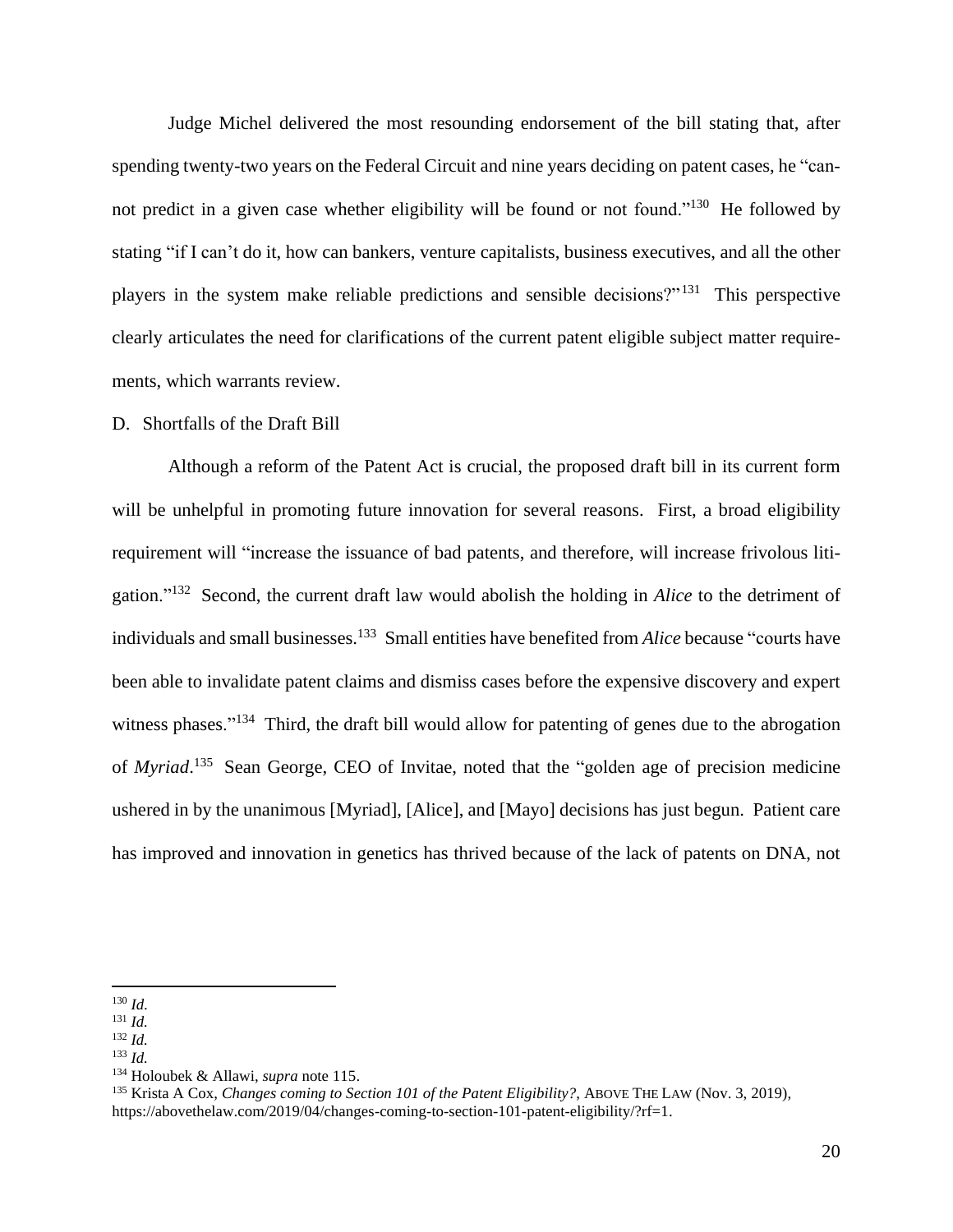in spite of it."<sup>136</sup> The dangers of opening the door for patenting of personalized medication treatment may do more harm than good by hindering the continuous developments of such treatments and negatively impacting the nation's status as a top contributor to the patent regime.

1. Exclusive Categories of Statutory Subject Matter

It is unclear whether the bill will be revised to include the closed list of exclusive categories of statutory subject matter that would not be eligible for patent protection, as previously proposed in the Subcommittee's draft outline back in April of  $2019$ .<sup>137</sup> The proposed exclusive categories are fundamental scientific principles, products that exist solely and exclusively in nature, pure mathematical formulas, economic or commercial principles, and mental activities.<sup>138</sup> If it is included, the language is once again vague and subjective, likely to result in various interpretations and adding to the confusion it purports to clarify.<sup>139</sup> The claims that are currently rejected as being directed to natural phenomena or laws of nature will likely continue to be rejected as being directed to a fundamental scientific principle under this new provision.<sup>140</sup> Thus, the need for further judicial interpretation leads us back to the current dilemmas of Section  $101$ <sup>141</sup>

Moreover, having a set exclusionary list would require regular updating and may not adequately protect new and emerging technology.<sup>142</sup> Congress must recognize the confusion that this language presents, and ensure that any statutory exclusion more clearly defines the bounds of the exclusion.<sup>143</sup> Similarly, Congress would need to clearly define the bounds of any statutory inclusion.

- <sup>137</sup> *Id.*
- <sup>138</sup> *Id.*
- <sup>139</sup> *Id.* <sup>140</sup> *Id.*

<sup>136</sup> *Id.*

<sup>141</sup> Cox, *supra* note 135.

<sup>142</sup> *Id.*

<sup>143</sup> *Id.*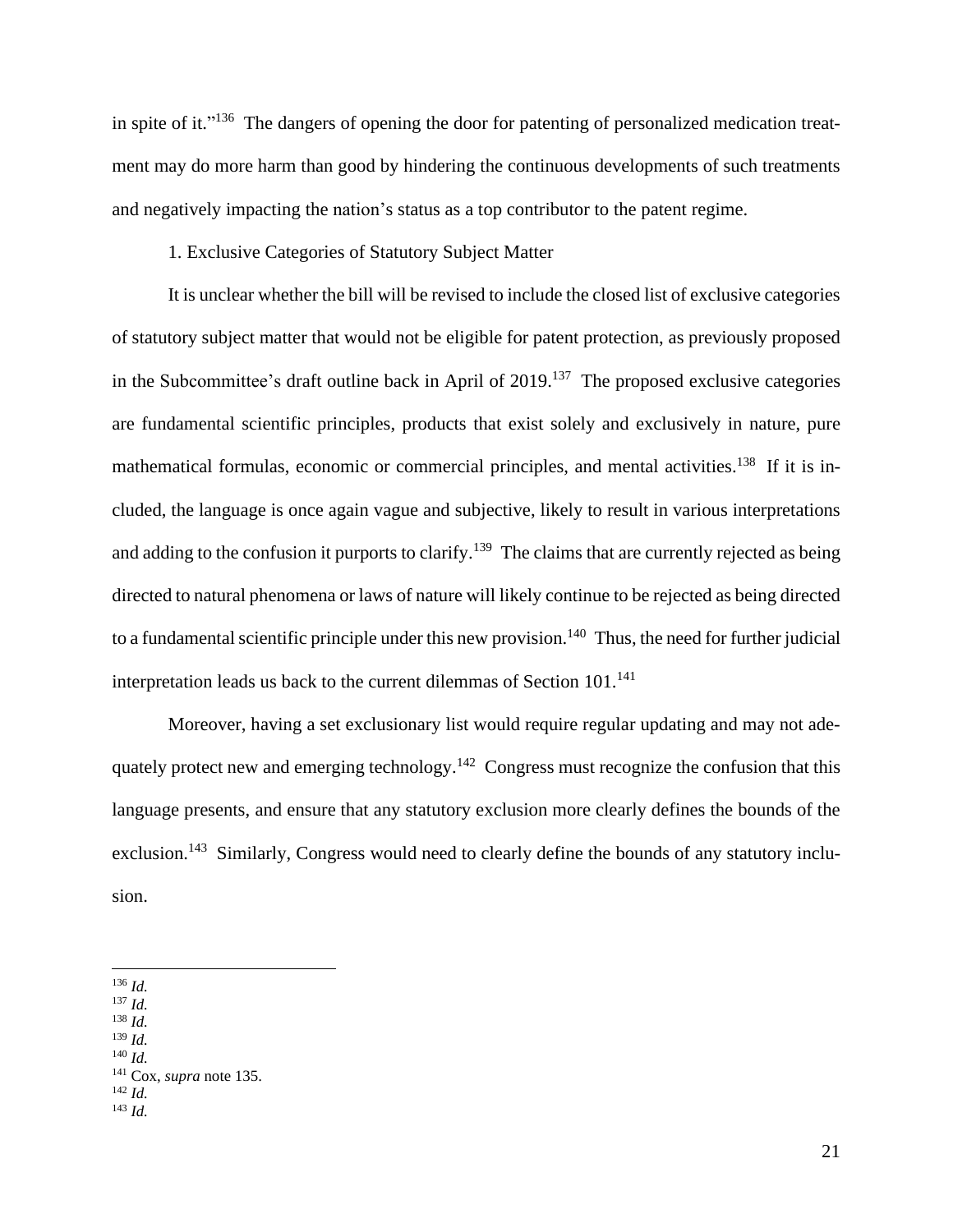## 2. Constitutional Concerns

The draft reform bill's expansion of patent eligibility also triggers constitutional concerns as well.<sup>144</sup> For example, it would "permit government-sanctioned monopolies to private parties over fields of knowledge, limiting information sharing and free experimentation, raising serious concerns about whether the patent system would be blocking, rather than promoting, progress."<sup>145</sup> The concern is that government-granted exclusive monopolies over bodies of knowledge, such as patents on human genes, human thought processes, or abstract ideas, would violate our constitutional rights to speak and express ourselves, and receive information free from government restraint.<sup>146</sup> Accordingly, an overly broad application would hinder the growth of our patent system.

3. Policy Concerns

Finally, there are other policy concerns at issue as well. For example, there could be negative impacts on the cost, quality, and availability of American healthcare with the enactment of this current draft reform bill.<sup>147</sup> This viewpoint was articulated by Charles Duan, director of technology and innovation policy at the R Street Institute.<sup>148</sup> He warned that the draft legislation would lead to "the practice of 'evergreening,' in which a drug company obtains a patent on a minor modification to a known drug compound, often years after the initial patent application on the drug was filed."<sup>149</sup> The potential adverse impact on healthcare by a broad eligibility standard can be articulated through *Myriad* as well.<sup>150</sup> Once Myriad could not enforce its patents, competitors offering

<sup>144</sup> Courtenay C. Brinckerhoff, *The Senate Holds Hearings on The State of Patent Eligibility in America*, FOLEY & LARDNER LLP (June 11, 2019) https://www.foley.com/en/insights/publications/2019/06/senate-hearings-on-patenteligibility-in-america.

 $^{145}$  *Id.* <sup>146</sup> *Id.*

<sup>147</sup> *Id.*

<sup>&</sup>lt;sup>148</sup> *Id* (R Street Institute is an organization that "engages in policy research and educational outreach to promote free markets as well as limited yet effective government").

<sup>149</sup> *Id.*

<sup>150</sup> Brinckerhoff, *supra* note 144.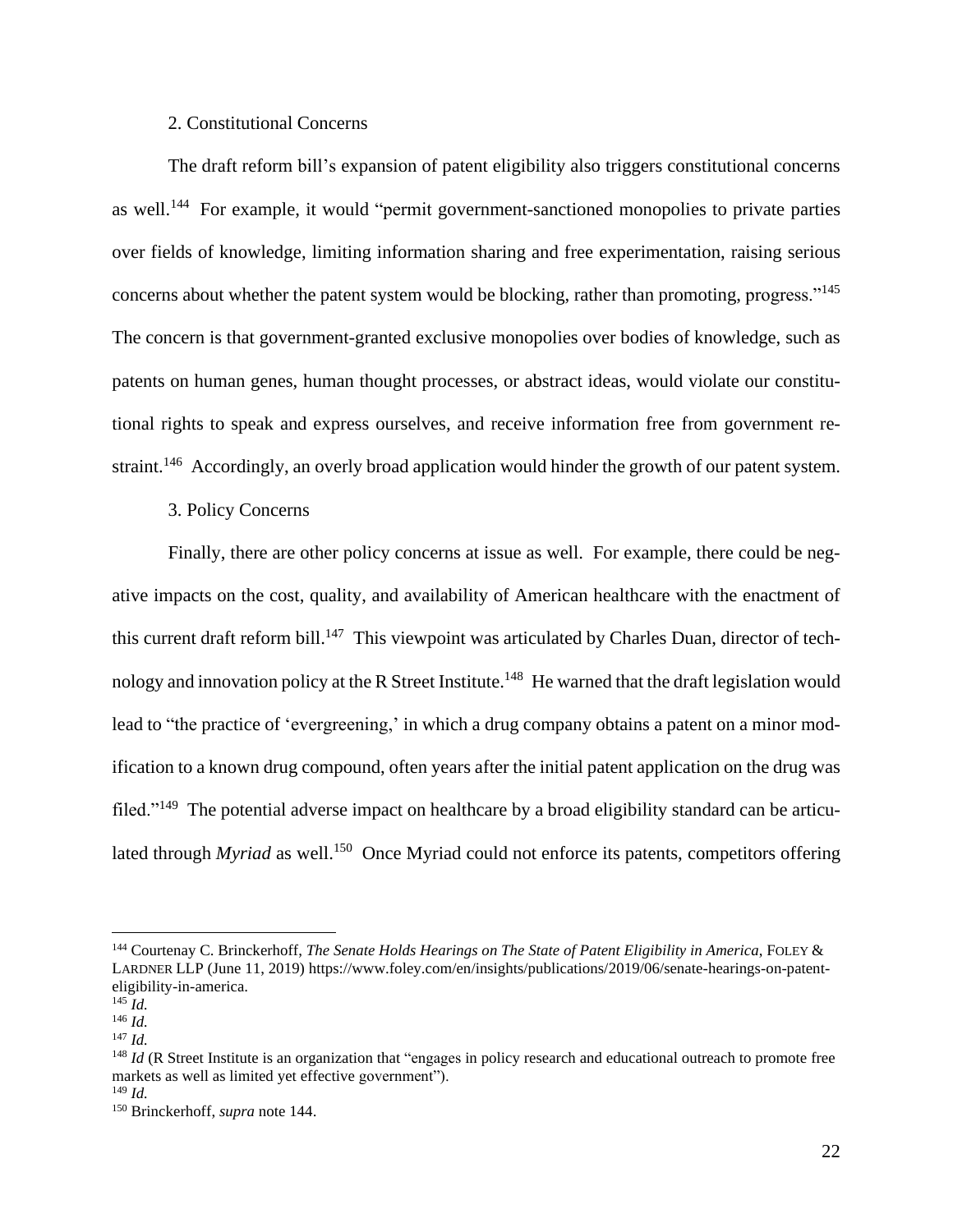diagnostic screening for breast and ovarian cancer could, and did, enter the market immediately, charging just a fraction of what Myriad's test cost.<sup>151</sup> Thus, patents on natural laws and products would reduce development of lifesaving tests and treatments.<sup>152</sup> In particular, patents on genes and diagnostics would prevent patients from obtaining second opinions as well.<sup>153</sup>

## E. Adoption of the Draft Reform Bill

There is no doubt that Section 101 warrants clarification in order to create a more predictable judicial application of subject matter eligibility. Thus, patent eligibility should be judged by what is defined by the claims as a whole, instead of engaging in claim dissection. This is part of the proposed bill: "Eligibility under this section shall be determined only while considering the claimed invention as a whole, without discounting or disregarding any claim limitation."<sup>154</sup>

This proposal is also supported in the cases of *Diamond v. Chakrabarty* and *Diamond v. Diehr.* In *Chakrabarty*, the patent claims were for human-made, genetically engineered bacterium that was capable of breaking down multiple components of crude oil.<sup>155</sup> Claims "plainly qualif[y] as patentable subject matter" because they were directed to a non-naturally occurring manufacture or composition of matter.<sup>156</sup> Here, the Court focused on the significant amount of human intervention in the claims, as well as the markedly different characteristics of the bacteria from any found in nature and the significant utility of the claimed bacteria.<sup>157</sup> Ultimately, the Supreme Court

<sup>151</sup> *Myriad*, 569 U.S. at 582.

<sup>152</sup> Stuart P. Meyer, *Still No Shortage of Viewpoints As Eligibility Debate Moves to the Hill*, FENWICK & WEST (June 27, 2019), https://www.bilskiblog.com/2019/06/still-no-shortage-of-viewpoints-as-eligibility-debate-moves-to-thehill/.

<sup>153</sup> *Id.*

<sup>154</sup> Eileen McDermott, *Draft Text of Proposed New Section 101 Reflects Patent Owner Input*, IPWATCHDOG (May 22, 2019) https://www.ipwatchdog.com/2019/05/22/draft-text-proposed-new-section-101-reflects-patent-owner-input/id=109498/.

<sup>&</sup>lt;sup>155</sup> Diamond v. Chakrabarty, 447 U.S. 303, 310 (1980).

<sup>156</sup> *Id.*

<sup>157</sup> *Id.*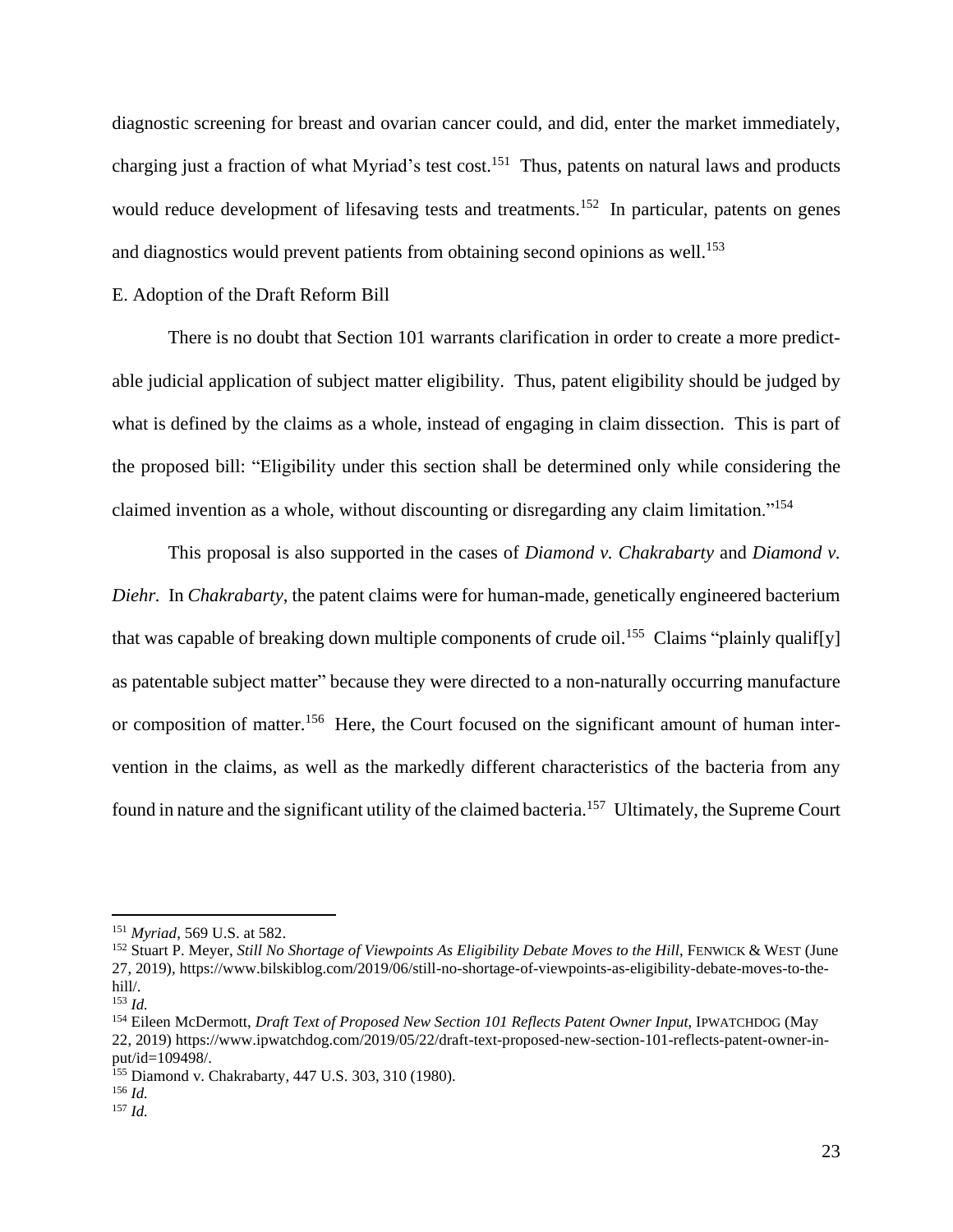held that a claim to a genetically engineered bacterium was patent eligible because the claimed bacterium did not fall within the "product of nature" exception.<sup>158</sup>

In *Diehr*, the claims were directed to a process for curing synthetic rubber.<sup>159</sup> While the claims employed a mathematical equation, they were not directed solely to the equation.<sup>160</sup> In determining the eligibility of the claimed process for patent protection under Section 101, the Court held that their claims must be considered as a whole.<sup>161</sup> The reasoning behind this was that it was inappropriate to dissect the claims into old and new elements and then to ignore the presence of the old elements in the analysis.<sup>162</sup> This is especially true in a process claim because a new combination of steps in a process may be patentable even though all the parts of the combination were well known and in common use before the combination was made.<sup>163</sup>

Furthermore, the new bill should contain language expressly eliminating judicial exceptions and requiring the Court to adhere to strict statutory construction instead. The proposed bill does include a provision stating, "No implicit or other judicially created exceptions to subject matter eligibility, including 'abstract ideas,' 'laws of nature,' or 'natural phenomena,' shall be used to determine patent eligibility under section 101, and all cases establishing or interpreting those exceptions to eligibility are hereby abrogated."<sup>164</sup> However, as noted in Section D above, there is a list of exclusive categories of statutory subject matter including fundamental scientific principles, products that exist solely and exclusively in nature, pure mathematical formulas, economic or commercial principles, and mental activities.<sup>165</sup> This subjective language leads to the

<sup>158</sup> *Id.*

<sup>160</sup> *Id.*

<sup>163</sup> *Id.*

<sup>159</sup> Diamond v. Diehr, 450 U.S. 175, 180 (1981).

<sup>161</sup> *Id.*

<sup>162</sup> *Id.* at 181.

<sup>164</sup> Holoubek & Allawi, *supra* note 115.

<sup>165</sup> Cox, *supra* note 135.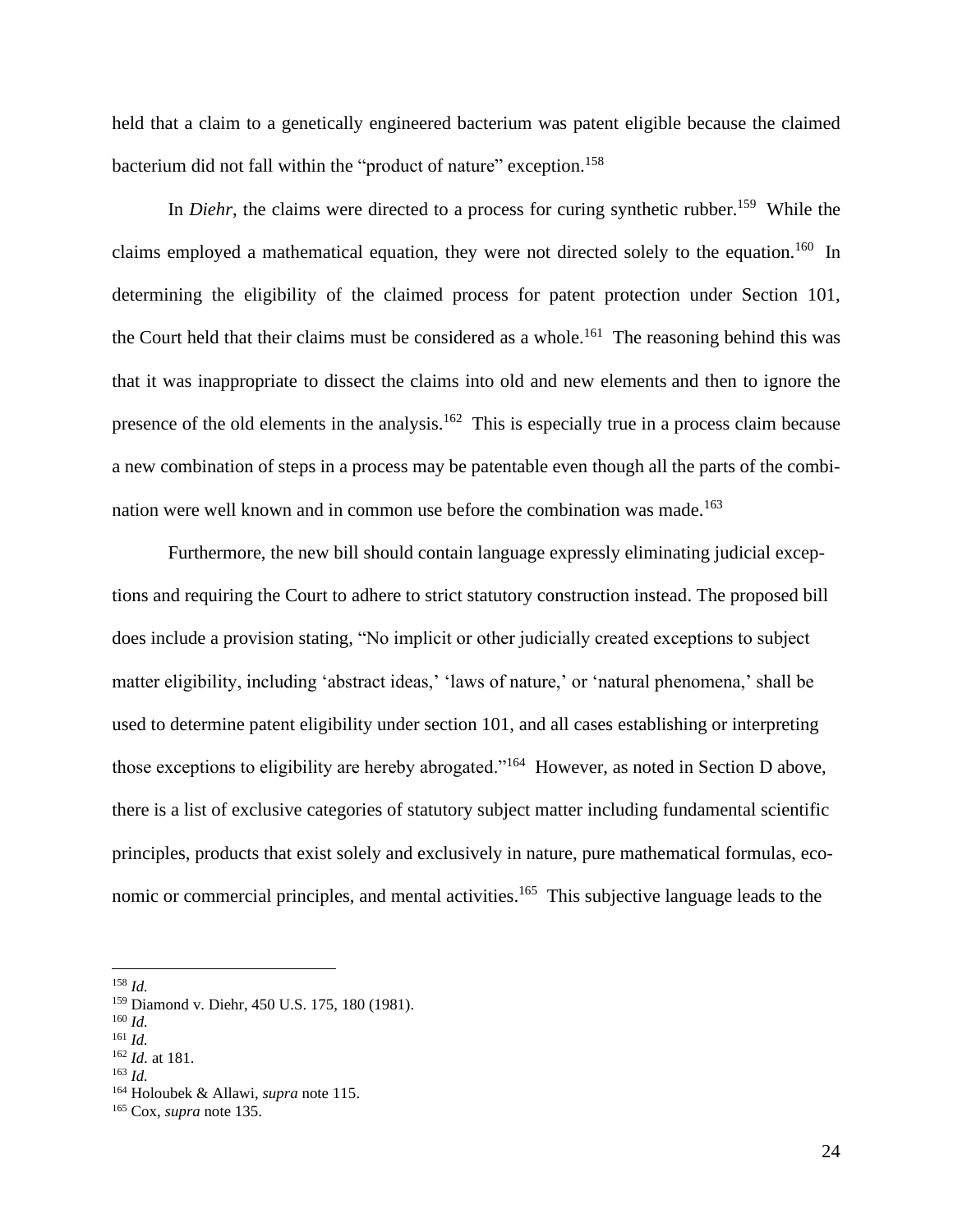danger of varying interpretations and continued confusion for patent applicants and exmainers alike. Therefore, adding the requirement for the Courts to carry out strict statutory construction would help to moderate some of the potential issues that may arise with the list of exclusive categories requiring judicial interpretation.

# VII. Conclusion

The current patent eligible subject matter requirement under Section 101 of the Patent Act has led to different interpretations by the Courts and confusion for patent applicants and examiners alike. It is promising that Congress has taken steps to attempt to correct the uncertainty created by the Supreme Court in deciding what falls within the categories of "laws of natural, natural phenomena, and abstract ideas." However, the current draft reform bill should not be enacted in its current form as it broadens the eligibility of patents that could potentially lead to adverse effects and thwart, rather than promote, innovation. The broadening of the eligibility threshold potentially increases assertions and litigation, leaving innovators to be preoccupied with litigation, rather than innovation.

In addition, the proposed outline merely changes the exceptions from judicially created to legislatively created exceptions. The danger lies in the Court's subsequent determinations of what exactly constitutes a "fundamental scientific principle, product that exist solely and exclusively in nature, pure mathematical formulas, economic or commercial principles, or mental activities." Thus, a defined, closed set of categories of excluded subject matter would in essence be codifying the judicially created exceptions of the current statute. For example, "fundamental scientific principles" can be construed by the Court to indicate an approval of their "abstract ideas" or "law of nature" test and to decide cases in the same manner as before. Likewise, the "products that exist solely and exclusively in nature" category could be construed by the Court to affirm the *Myriad*